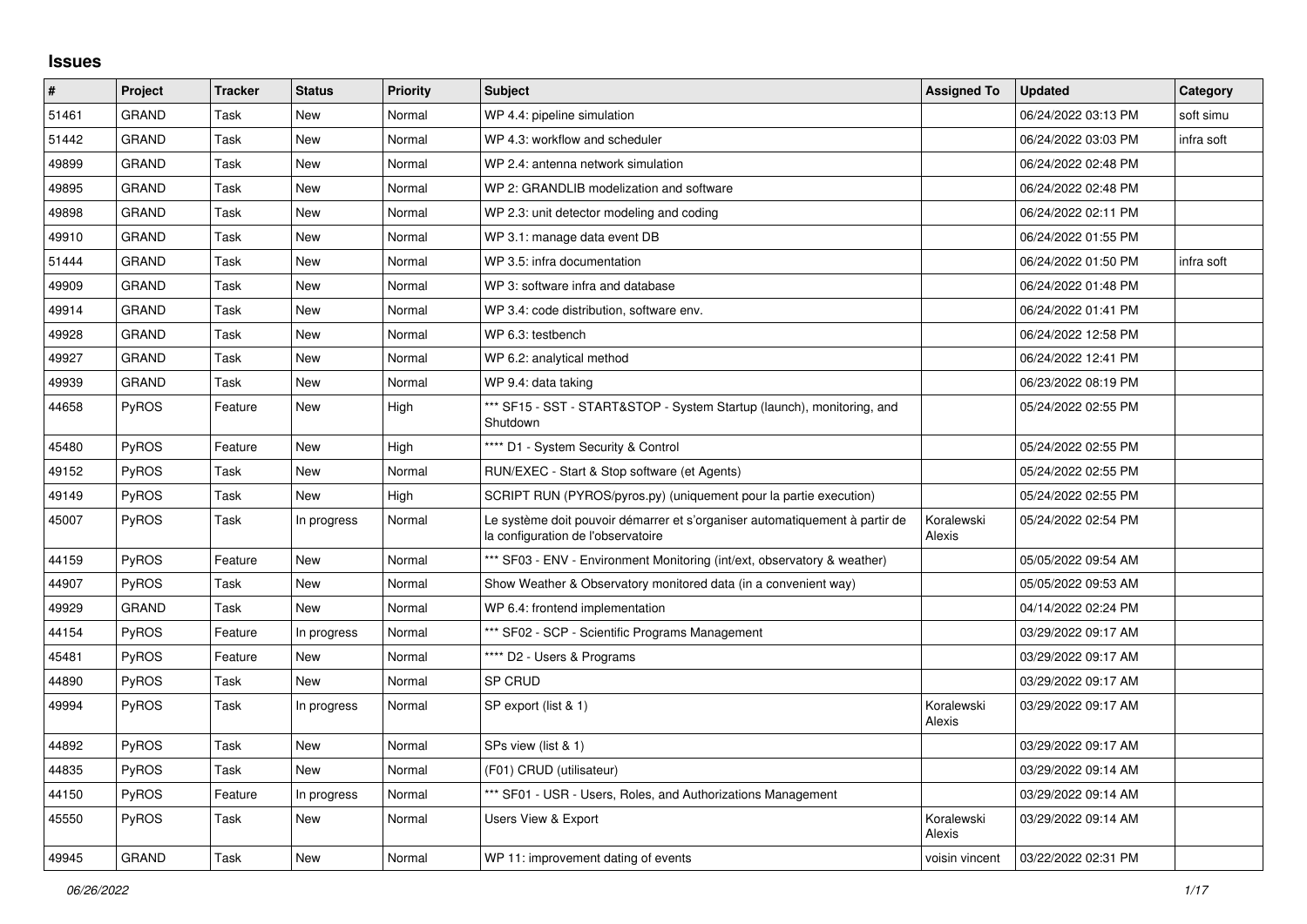| $\pmb{\#}$ | Project      | <b>Tracker</b> | <b>Status</b> | Priority | <b>Subject</b>                                 | <b>Assigned To</b>   | <b>Updated</b>      | Category |
|------------|--------------|----------------|---------------|----------|------------------------------------------------|----------------------|---------------------|----------|
| 49936      | <b>GRAND</b> | Task           | <b>New</b>    | Normal   | WP 9.1: detector design adaptation             |                      | 03/21/2022 03:18 PM |          |
| 49926      | <b>GRAND</b> | Task           | <b>New</b>    | Normal   | WP 6.1: neuronal network method                |                      | 03/21/2022 01:40 PM |          |
| 49930      | <b>GRAND</b> | Task           | New           | Normal   | WP 7: second level trigger (SLT)               |                      | 03/21/2022 10:28 AM |          |
| 49925      | <b>GRAND</b> | Task           | New           | Normal   | WP 6: first level trigger (FLT)                |                      | 03/21/2022 10:28 AM |          |
| 49934      | <b>GRAND</b> | Task           | <b>New</b>    | Normal   | WP 8.3: trigger evaluation                     |                      | 03/21/2022 10:28 AM |          |
| 49931      | <b>GRAND</b> | Task           | New           | Normal   | WP 8: data reconstruction study                |                      | 03/21/2022 10:28 AM |          |
| 49908      | <b>GRAND</b> | Task           | <b>New</b>    | Normal   | WP 1.3 : LPNHE WP coordination                 | Martineau<br>Olivier | 03/20/2022 05:35 PM |          |
| 49911      | <b>GRAND</b> | Task           | <b>New</b>    | Normal   | WP 3.2: calibration monotoring DB              |                      | 03/18/2022 05:13 PM |          |
| 49901      | <b>GRAND</b> | Task           | New           | Normal   | WP 2.6: common tools                           |                      | 03/18/2022 05:13 PM |          |
| 49924      | <b>GRAND</b> | Task           | New           | Normal   | WP 5.2: noise event selection                  |                      | 03/18/2022 05:13 PM |          |
| 49922      | <b>GRAND</b> | Task           | <b>New</b>    | Normal   | WP 5.4: reconstruction                         |                      | 03/18/2022 05:13 PM |          |
| 49923      | <b>GRAND</b> | Task           | New           | Normal   | WP 5.5: EAS selection                          |                      | 03/18/2022 05:13 PM |          |
| 49918      | <b>GRAND</b> | Task           | <b>New</b>    | Normal   | WP 5: GP 13/100 experimental DB analysis       |                      | 03/18/2022 05:13 PM |          |
| 49905      | <b>GRAND</b> | Task           | <b>New</b>    | Normal   | WP 1: GRAND management                         |                      | 03/18/2022 05:13 PM |          |
| 49919      | <b>GRAND</b> | Task           | New           | Normal   | WP 5.1: data taking                            |                      | 03/18/2022 05:13 PM |          |
| 49921      | <b>GRAND</b> | Task           | New           | Normal   | WP 5.3: calibration                            |                      | 03/18/2022 05:13 PM |          |
| 49906      | <b>GRAND</b> | Task           | <b>New</b>    | Normal   | WP 1.1: finance                                |                      | 03/18/2022 05:13 PM |          |
| 49903      | <b>GRAND</b> | Task           | New           | Normal   | WP 2.8: detector calibration                   |                      | 03/18/2022 05:13 PM |          |
| 49904      | <b>GRAND</b> | Task           | <b>New</b>    | Normal   | WP 2.9: detector monotoring                    |                      | 03/18/2022 05:13 PM |          |
| 49896      | <b>GRAND</b> | Task           | New           | Normal   | WP 2.1: software architecture and optimization |                      | 03/18/2022 05:13 PM |          |
| 49902      | <b>GRAND</b> | Task           | New           | Normal   | WP 2.7: code quality and documentation         | Colley<br>Jean-Marc  | 03/18/2022 05:13 PM |          |
| 49942      | <b>GRAND</b> | Task           | New           | Normal   | WP 10.1: deployment                            |                      | 03/18/2022 04:45 PM |          |
| 49943      | <b>GRAND</b> | Task           | <b>New</b>    | Normal   | WP 10.2: data taking                           |                      | 03/18/2022 04:45 PM |          |
| 49944      | <b>GRAND</b> | Task           | <b>New</b>    | Normal   | WP 10.3: data analysis                         |                      | 03/18/2022 04:45 PM |          |
| 49941      | <b>GRAND</b> | Task           | <b>New</b>    | Normal   | WP 10: GP 300 setup                            |                      | 03/18/2022 04:45 PM |          |
| 49932      | <b>GRAND</b> | Task           | New           | Normal   | WP 8.1: SLT info definition                    |                      | 03/18/2022 04:39 PM |          |
| 49933      | <b>GRAND</b> | Task           | New           | Normal   | WP 8.2: final reconstruction                   |                      | 03/18/2022 04:39 PM |          |
| 49940      | <b>GRAND</b> | Task           | New           | Normal   | WP 9.5: data analysis                          |                      | 03/18/2022 03:35 PM |          |
| 49937      | GRAND        | Task           | New           | Normal   | WP 9.2: production detector adaptation         |                      | 03/18/2022 03:32 PM |          |
| 49938      | GRAND        | Task           | New           | Normal   | WP 9.3: deployment commissioning               |                      | 03/18/2022 03:27 PM |          |
| 49917      | <b>GRAND</b> | Task           | New           | Normal   | WP 4.2: validation                             |                      | 03/18/2022 03:08 PM |          |
| 49916      | GRAND        | Task           | New           | Normal   | WP 4.1: production, storing & management       |                      | 03/18/2022 03:06 PM |          |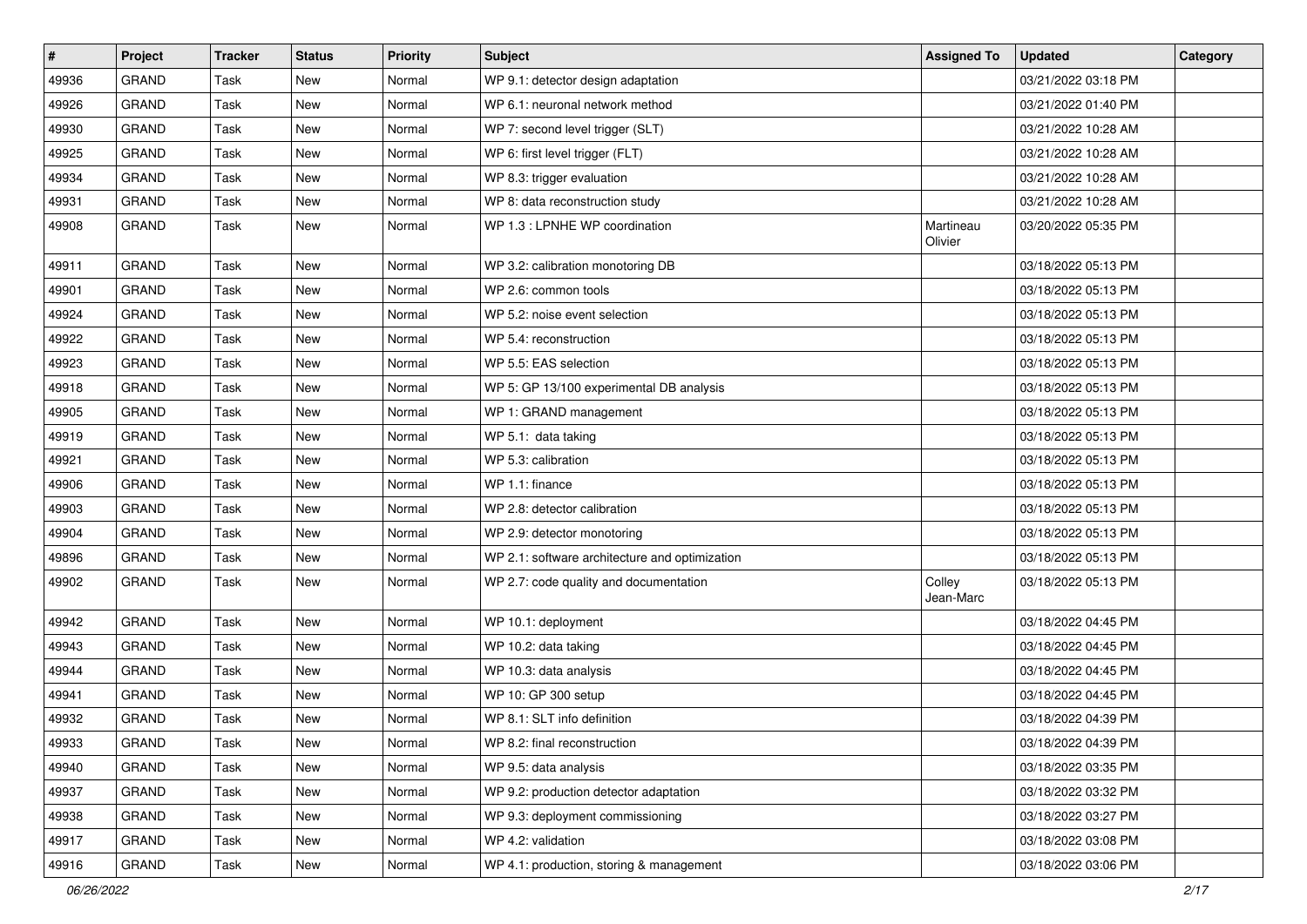| $\sharp$ | Project      | <b>Tracker</b> | <b>Status</b> | Priority | <b>Subject</b>                                                                                                                   | <b>Assigned To</b> | <b>Updated</b>      | Category |
|----------|--------------|----------------|---------------|----------|----------------------------------------------------------------------------------------------------------------------------------|--------------------|---------------------|----------|
| 49912    | <b>GRAND</b> | Task           | New           | Normal   | WP 3.3: manage software infra : CI, quality, DB engine                                                                           |                    | 03/18/2022 03:03 PM |          |
| 49900    | <b>GRAND</b> | Task           | New           | Normal   | WP 2.5: reconstruction method                                                                                                    |                    | 03/18/2022 02:57 PM |          |
| 49897    | <b>GRAND</b> | Task           | New           | Normal   | WP 2.2: input output format fie                                                                                                  |                    | 03/18/2022 12:22 AM |          |
| 49935    | <b>GRAND</b> | Task           | New           | Normal   | WP 9: Nancay setup                                                                                                               |                    | 03/18/2022 12:20 AM |          |
| 49915    | <b>GRAND</b> | Task           | New           | Normal   | WP 4: Creating GRAND simulation                                                                                                  |                    | 03/18/2022 12:20 AM |          |
| 44721    | <b>PyROS</b> | Feature        | New           | Normal   | *** GF4 - QUAL - Quality & Tests - High level tests (integration & functional),<br>plan tests, validation des exigences (qualif) |                    | 03/16/2022 04:55 PM |          |
| 45485    | <b>PyROS</b> | Feature        | <b>New</b>    | High     | **** D0 - GENERAL, ADMINISTRATIVE & TECHNICAL                                                                                    |                    | 03/16/2022 04:53 PM |          |
| 49890    | PyROS        | Task           | New           | Normal   | Global Start & Stop (safe)                                                                                                       |                    | 03/16/2022 04:52 PM |          |
| 44659    | PyROS        | Feature        | New           | Normal   | *** GF3 - INFRA - Hardware, Operating System, Network, Security & Safety                                                         |                    | 03/16/2022 04:51 PM |          |
| 49889    | <b>PyROS</b> | Task           | New           | Normal   | Backup                                                                                                                           |                    | 03/16/2022 04:49 PM |          |
| 49888    | PyROS        | Task           | New           | Normal   | Firewall                                                                                                                         |                    | 03/16/2022 04:48 PM |          |
| 49887    | PyROS        | Task           | New           | Normal   | Hardware                                                                                                                         |                    | 03/16/2022 04:47 PM |          |
| 49886    | PyROS        | Task           | New           | Normal   | System watch (Nagios, )                                                                                                          |                    | 03/16/2022 04:47 PM |          |
| 49885    | PyROS        | Task           | New           | Normal   | Network                                                                                                                          |                    | 03/16/2022 04:46 PM |          |
| 48279    | PyROS        | Task           | New           | Normal   | General LOGGING (fichiers texte, écran en mode debug)                                                                            |                    | 03/16/2022 04:45 PM |          |
| 45153    | <b>PyROS</b> | Story          | New           | Normal   | REQ-051 Sécurité des systèmes informatique (SSI)                                                                                 |                    | 03/16/2022 04:44 PM |          |
| 45126    | <b>PyROS</b> | Story          | New           | Normal   | REQ-048 sauvegarde des données brutes                                                                                            |                    | 03/16/2022 04:43 PM |          |
| 45154    | <b>PyROS</b> | Story          | New           | Normal   | REQ-070 SSI 010 Spécifications techniques SSI                                                                                    |                    | 03/16/2022 04:42 PM |          |
| 45135    | <b>PyROS</b> | Story          | New           | Normal   | REQ-050 SURETE 260 Système informatique (SSI)                                                                                    |                    | 03/16/2022 04:42 PM |          |
| 45130    | <b>PyROS</b> | Story          | New           | Normal   | REQ-047 SURETE_240 Sauvegarde des données brutes                                                                                 |                    | 03/16/2022 04:42 PM |          |
| 45128    | PyROS        | Story          | New           | Normal   | REQ-045 SECURITE_200 Système d'alerte                                                                                            |                    | 03/16/2022 04:42 PM |          |
| 45129    | <b>PyROS</b> | Story          | New           | Normal   | REQ-046 SURETE_210 Arrêt du système en cas de condition<br>météorologiques défavorables                                          |                    | 03/16/2022 04:42 PM |          |
| 45103    | <b>PyROS</b> | Story          | New           | Normal   | REQ-033 SURETE_050 Prise en compte de la météo                                                                                   |                    | 03/16/2022 04:42 PM |          |
| 45101    | <b>PyROS</b> | Story          | New           | Normal   | REQ-034 SURETE_080 Coupure électrique                                                                                            |                    | 03/16/2022 04:42 PM |          |
| 45184    | <b>PyROS</b> | Story          | New           | Normal   | REQ-111 Mise en sécurité automatique en cas de cyclone                                                                           |                    | 03/16/2022 04:38 PM |          |
| 44811    | <b>PyROS</b> | Story          | New           | Normal   | *** REQ-100 FROM CCTP TAROT-NC & MEETINGS                                                                                        |                    | 03/16/2022 04:38 PM |          |
| 44814    | PyROS        | Story          | New           | Normal   | REQ-101 Logs                                                                                                                     |                    | 03/16/2022 04:38 PM |          |
| 45175    | PyROS        | Story          | New           | Normal   | REQ-102 Surveillance et sécurisation de la BD                                                                                    |                    | 03/16/2022 04:38 PM |          |
| 45183    | <b>PyROS</b> | Story          | New           | Normal   | REQ-110 Arrêt et redémarrage automatique en cas de coupure électrique                                                            |                    | 03/16/2022 04:38 PM |          |
| 45131    | PyROS        | Story          | New           | Normal   | REQ-049 SURETE_250 Transfert des données                                                                                         |                    | 03/16/2022 04:16 PM |          |
| 49878    | PyROS        | Task           | New           | Normal   | SF02-SCP integration - Lancement auto de l'agent de gestion du SP lifecycle                                                      |                    | 03/16/2022 10:37 AM |          |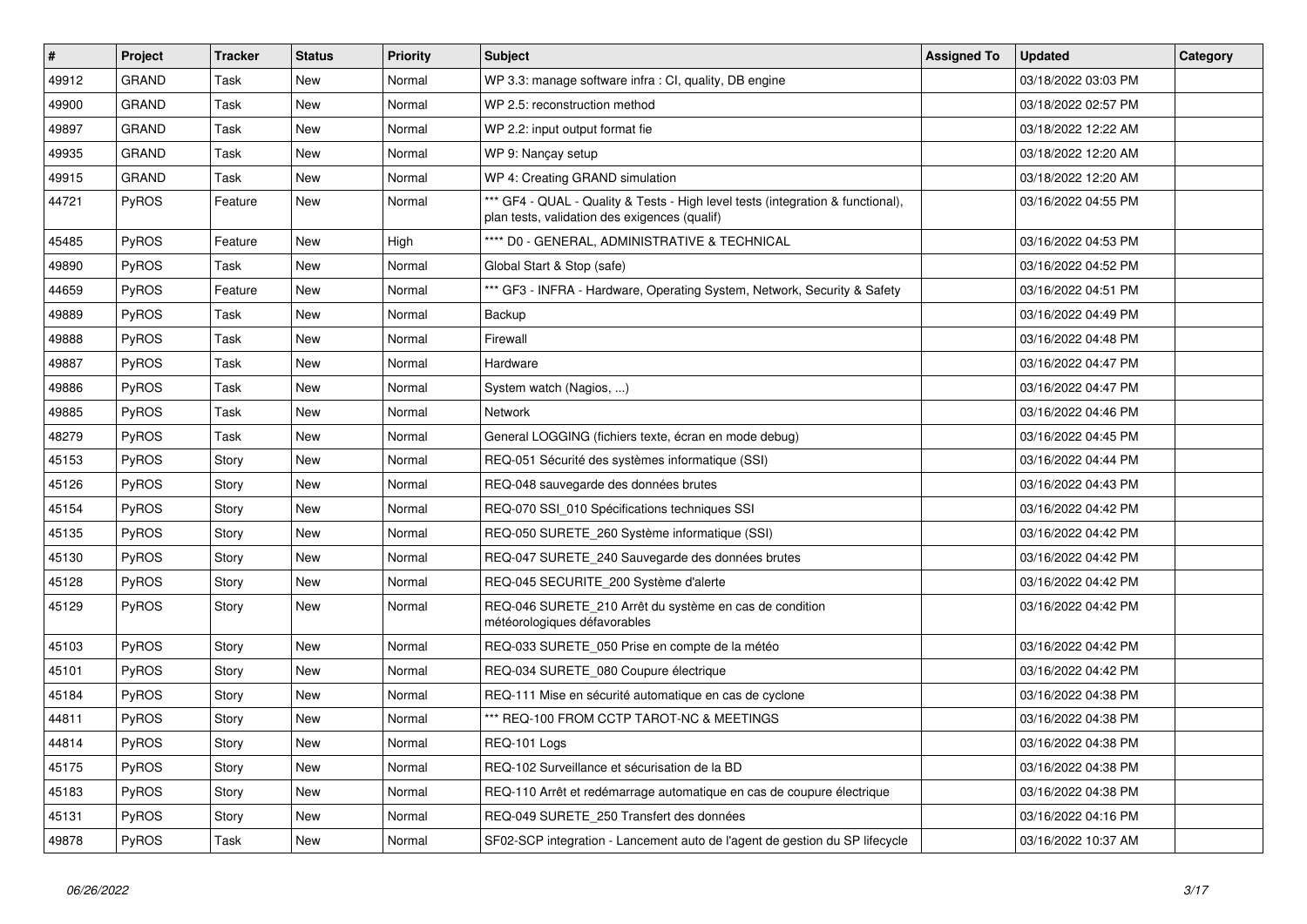| #     | Project | <b>Tracker</b> | <b>Status</b> | <b>Priority</b> | <b>Subject</b>                                                                                                      | <b>Assigned To</b>     | <b>Updated</b>      | Category |
|-------|---------|----------------|---------------|-----------------|---------------------------------------------------------------------------------------------------------------------|------------------------|---------------------|----------|
| 44163 | PyROS   | Feature        | New           | Normal          | *** SF09 - CMC - Command Control - Telescope & Instruments Control &<br>Monitoring (DeviceController, AgentDevice)  |                        | 03/16/2022 07:28 AM |          |
| 45483 | PyROS   | Feature        | New           | High            | **** D4 - Images production (L0)                                                                                    |                        | 03/16/2022 07:28 AM |          |
| 49876 | PyROS   | Task           | New           | Normal          | Guitastro integration                                                                                               |                        | 03/16/2022 07:28 AM |          |
| 49875 | PyROS   | Task           | <b>New</b>    | Normal          | (classic) Installation Guitastro & dependencies                                                                     |                        | 03/16/2022 07:27 AM |          |
| 44168 | PyROS   | Task           | New           | High            | (GF2) INSTALL & DEPLOY                                                                                              |                        | 03/16/2022 07:27 AM |          |
| 44148 | PyROS   | Feature        | <b>New</b>    | High            | *** GF2 - INST - Config, Install, udpate, deploy (IRAP, CNES, TAROT)                                                |                        | 03/16/2022 07:27 AM |          |
| 48271 | PyROS   | Task           | New           | High            | CLASSIC installation (with venv)                                                                                    |                        | 03/16/2022 07:27 AM |          |
| 49874 | PyROS   | Task           | New           | Normal          | (docker) Installation Guitastro & dependencies                                                                      |                        | 03/16/2022 07:26 AM |          |
| 44170 | PyROS   | Task           | In progress   | High            | <b>DOCKER</b> installation                                                                                          | Koralewski<br>Alexis   | 03/16/2022 07:24 AM |          |
| 44165 | PyROS   | Feature        | New           | Normal          | *** SF16 - DSH - General monitoring : Dashboard (website)                                                           |                        | 03/15/2022 11:26 PM |          |
| 49541 | PyROS   | Task           | New           | Normal          | API REST (scripting du website via script pyros_api.py)                                                             | Koralewski<br>Alexis   | 03/15/2022 11:26 PM |          |
| 45552 | PyROS   | Task           | <b>New</b>    | Normal          | General configuration integration                                                                                   |                        | 03/15/2022 11:15 PM |          |
| 49871 | PyROS   | Task           | New           | Normal          | Config par défaut (à définir)                                                                                       |                        | 03/15/2022 11:11 PM |          |
| 49210 | PyROS   | Task           | New           | Normal          | <b>CONFIGURATION GENERALE</b>                                                                                       |                        | 03/15/2022 11:11 PM |          |
| 49870 | PyROS   | Task           | <b>New</b>    | Normal          | Config générale : logo, pagination, couleurs, options générales, options par<br>feature,                            |                        | 03/15/2022 11:11 PM |          |
| 49872 | PyROS   | Task           | New           | Normal          | Restauration de la config par défaut                                                                                |                        | 03/15/2022 11:10 PM |          |
| 49125 | PyROS   | Task           | <b>New</b>    | Normal          | SF05-SEQ integration                                                                                                |                        | 03/15/2022 11:03 PM |          |
| 44661 | PyROS   | Feature        | New           | Normal          | *** SF13 - IAF - Images Fetching (quicklook & download)                                                             |                        | 03/15/2022 04:49 PM |          |
| 44164 | PyROS   | Feature        | <b>New</b>    | Normal          | *** SF12 - IAN - Images Analysis (Triton)                                                                           |                        | 03/15/2022 04:48 PM |          |
| 44584 | PyROS   | Feature        | New           | Normal          | *** SF10 - CAL - Calibration (Dark/Bias/Flat)                                                                       |                        | 03/15/2022 04:48 PM |          |
| 44162 | PyROS   | Feature        | New           | High            | *** SF08 - EXE (SOX) - Observation Sequence (SO) eXecution                                                          |                        | 03/15/2022 04:46 PM |          |
| 44160 | PyROS   | Feature        | <b>New</b>    | Normal          | *** SF07 - PLN - Observation Sequences Planning & Scheduling                                                        |                        | 03/15/2022 04:46 PM |          |
| 44158 | PyROS   | Feature        | New           | Normal          | *** SF06 - ALR - Alerts Management                                                                                  |                        | 03/15/2022 04:46 PM |          |
| 44161 | PyROS   | Feature        | New           | High            | *** SF04 - SPV - System Coordination & Supervision : Majordome<br>(Conducting) (head)                               |                        | 03/15/2022 04:45 PM |          |
| 44514 | PyROS   | Feature        | New           | Normal          | *** SF11 - IPC - Images Processing (Grenouille)                                                                     | Klotz Alain            | 03/15/2022 04:44 PM |          |
| 44166 | PyROS   | Task           | New           | High            | (GF1) DOCUMENTATION                                                                                                 |                        | 03/04/2022 11:57 AM |          |
| 44343 | PyROS   | Task           | In progress   | High            | DOC TECHNIQUE (API) - Mettre en place une doc technique générée<br>automatiquement à partir du code source (Sphinx) | <b>Pallier Etienne</b> | 03/04/2022 11:57 AM |          |
| 44389 | PyROS   | Task           | New           | High            | (GF1) PROJECT MANAGEMENT (REDMINE FORGE) : Features, tasks,<br>gantt, kanban                                        |                        | 03/04/2022 11:56 AM |          |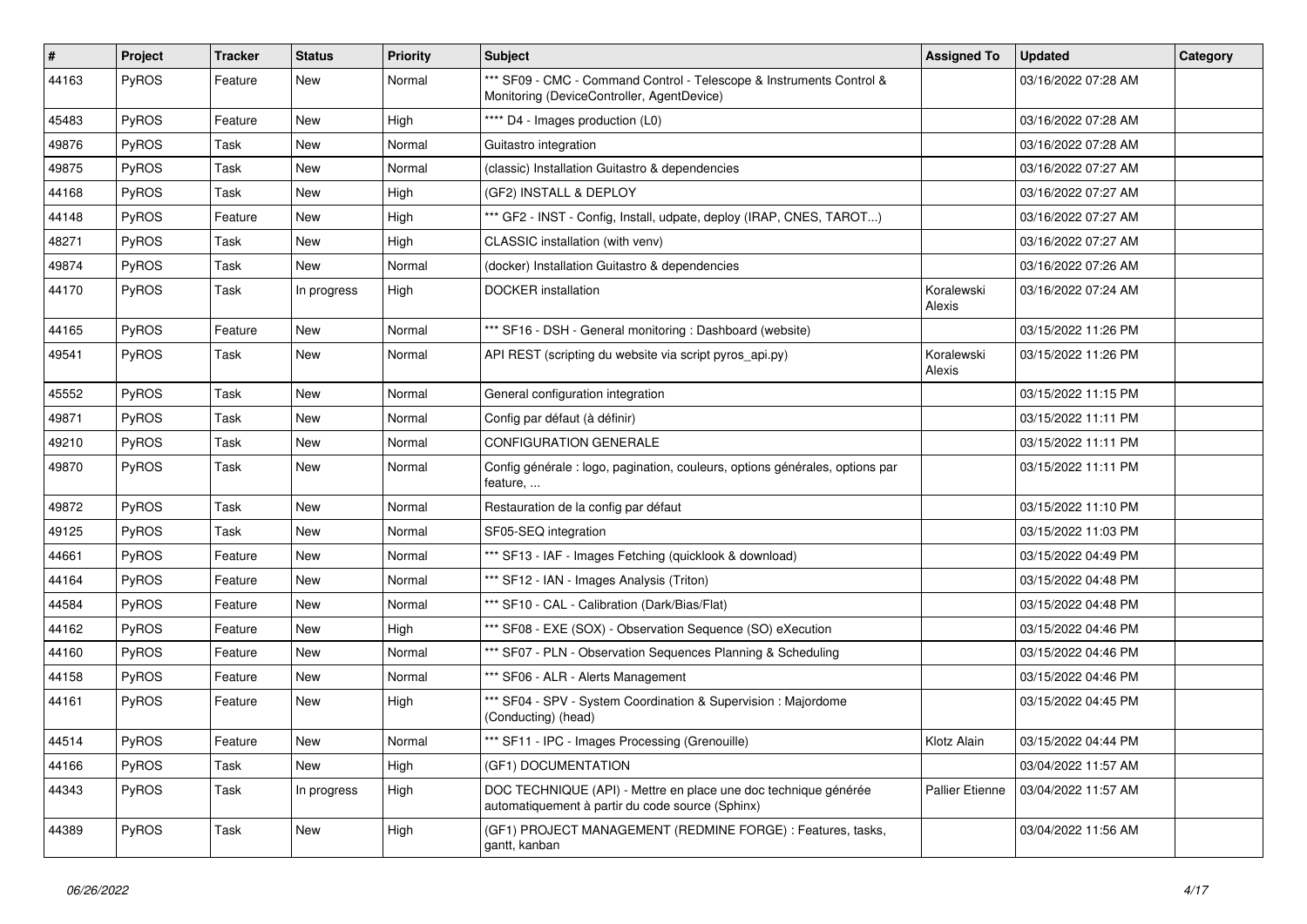| #     | Project | <b>Tracker</b> | <b>Status</b> | <b>Priority</b> | Subject                                                                                | <b>Assigned To</b>   | <b>Updated</b>      | Category |
|-------|---------|----------------|---------------|-----------------|----------------------------------------------------------------------------------------|----------------------|---------------------|----------|
| 49546 | PyROS   | Task           | In progress   | Normal          | Documentation (pyros_api)                                                              | Koralewski<br>Alexis | 02/24/2022 02:33 PM |          |
| 49545 | PyROS   | Task           | In progress   | Normal          | Script development (pyros_api)                                                         | Koralewski<br>Alexis | 02/24/2022 02:33 PM |          |
| 49543 | PyROS   | Task           | New           | Normal          | Users View (list & 1)                                                                  |                      | 02/23/2022 06:06 PM |          |
| 48270 | PyROS   | Task           | New           | Normal          | SCRIPT INSTALL/UPDATE (PYROS/pyros.py) (uniquement pour la partie<br>install & update) |                      | 02/23/2022 05:57 PM |          |
| 44932 | PyROS   | Task           | New           | Normal          | CREATE a Sequence (must be attached to a valid SP)                                     |                      | 02/23/2022 12:02 PM |          |
| 49250 | PyROS   | Task           | New           | Normal          | <b>CREATE/UPDATE Sequence</b>                                                          |                      | 02/23/2022 12:02 PM |          |
| 49258 | PyROS   | Task           | In progress   | Normal          | from IMPORT (upload) Seq (from yaml file)                                              | Koralewski<br>Alexis | 02/23/2022 12:02 PM |          |
| 47447 | PyROS   | Task           | New           | Normal          | (F05) ACTIONS (CRUD), VIEWS, and AUTHORIZATIONS                                        |                      | 02/23/2022 10:45 AM |          |
| 44153 | PyROS   | Feature        | New           | Normal          | *** SF05 - SEQ - Observation Sequences Management                                      | Koralewski<br>Alexis | 02/23/2022 10:45 AM |          |
| 48259 | PyROS   | Task           | In progress   | Normal          | EXPORT (Download) as a text file (YAML)                                                | Koralewski<br>Alexis | 02/23/2022 10:45 AM |          |
| 45181 | PyROS   | Story          | New           | Normal          | REQ-108 Pouvoir déposer dans différents systèmes de coordonnées                        |                      | 02/22/2022 04:38 PM |          |
| 44930 | PyROS   | Task           | New           | Normal          | (F05) TESTS & REQUIREMENTS to validate this feature                                    | Koralewski<br>Alexis | 02/22/2022 03:01 PM |          |
| 45482 | PyROS   | Feature        | New           | High            | **** D3 - Sequences submission & plannig                                               |                      | 02/22/2022 03:01 PM |          |
| 49251 | PyROS   | Task           | New           | Normal          | Test                                                                                   | Koralewski<br>Alexis | 02/22/2022 02:59 PM |          |
| 44940 | PyROS   | Task           | In progress   | Normal          | <b>UPDATE a Sequence</b>                                                               | Koralewski<br>Alexis | 02/22/2022 02:59 PM |          |
| 49478 | PyROS   | Task           | New           | Normal          | Test                                                                                   | Koralewski<br>Alexis | 02/22/2022 12:25 PM |          |
| 48250 | PyROS   | Task           | In progress   | Normal          | <b>DELETE</b>                                                                          | Koralewski<br>Alexis | 02/21/2022 03:38 PM |          |
| 49253 | PyROS   | Task           | New           | Normal          | READ 1 & list                                                                          |                      | 02/21/2022 03:21 PM |          |
| 49272 | PyROS   | Task           | In progress   | Normal          | <b>Tooltips</b>                                                                        | Koralewski<br>Alexis | 02/17/2022 01:59 PM |          |
| 49252 | PyROS   | Task           | New           | Normal          | <b>WEB FORM</b>                                                                        |                      | 02/17/2022 01:59 PM |          |
| 49262 | PyROS   | Task           | In progress   | Normal          | Sequence Validation                                                                    |                      | 02/03/2022 02:50 PM |          |
| 49162 | PyROS   | Task           | New           | Normal          | Check sequence validity                                                                | Klotz Alain          | 02/03/2022 10:23 AM |          |
| 44939 | PyROS   | Task           | New           | Normal          | SUBMIT a Seq to planning (status => "submitted")                                       | Koralewski<br>Alexis | 02/03/2022 10:23 AM |          |
| 44928 | PyROS   | Task           | New           | Normal          | (F05) ENTITIES definition (doc spec) & implementation (DB)                             | Koralewski<br>Alexis | 02/03/2022 10:13 AM |          |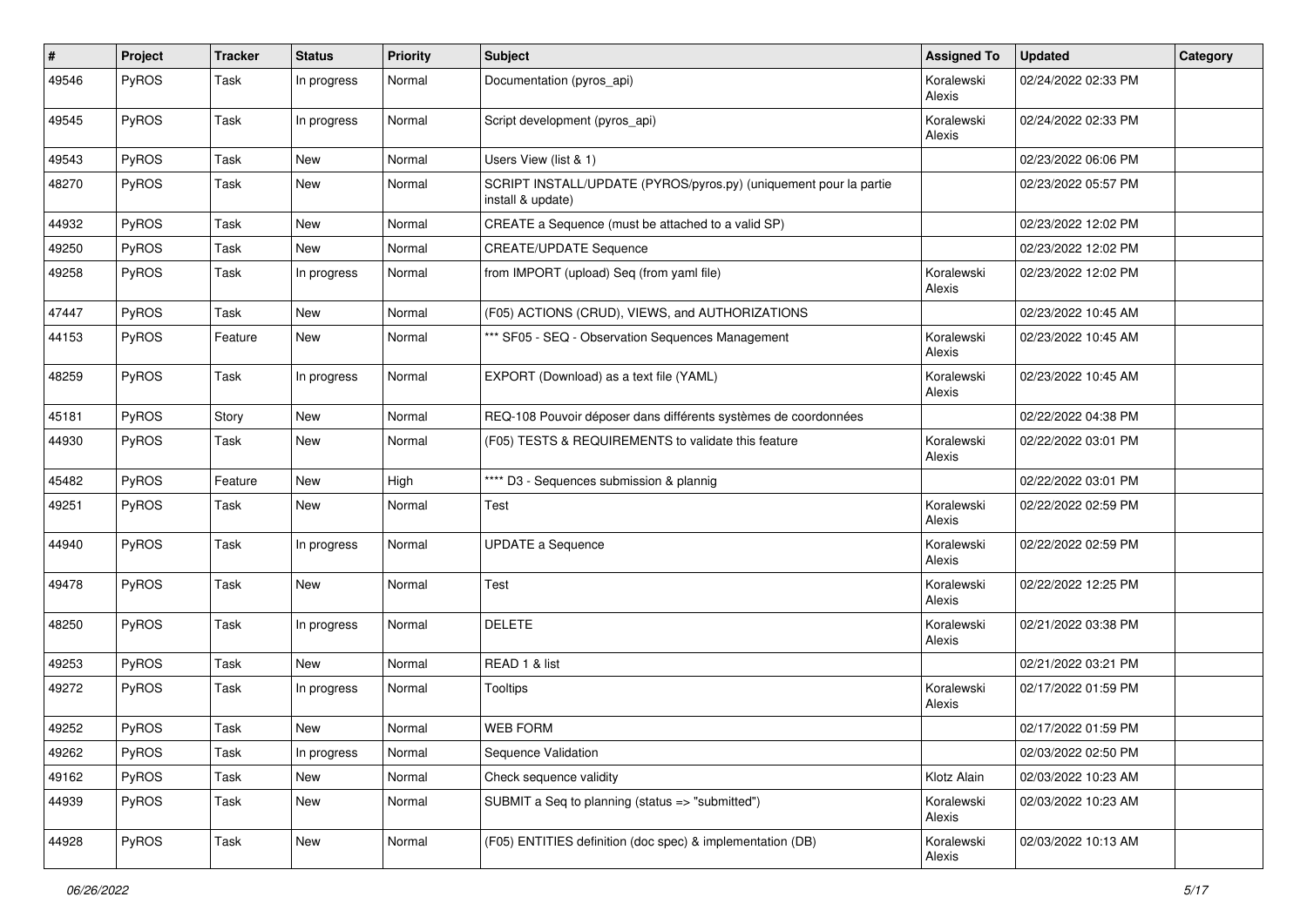| #     | Project | <b>Tracker</b> | <b>Status</b> | <b>Priority</b> | <b>Subject</b>                                                                                                                        | <b>Assigned To</b>   | <b>Updated</b>      | Category  |
|-------|---------|----------------|---------------|-----------------|---------------------------------------------------------------------------------------------------------------------------------------|----------------------|---------------------|-----------|
| 44945 | PyROS   | Task           | New           | Normal          | (READ 1) Sequence detailed view                                                                                                       |                      | 02/03/2022 09:45 AM |           |
| 49249 | PyROS   | Task           | In progress   | Normal          | General Menu for this feature                                                                                                         |                      | 02/03/2022 09:39 AM |           |
| 44947 | PyROS   | Task           | In progress   | Normal          | Sequence                                                                                                                              | Koralewski<br>Alexis | 02/03/2022 09:35 AM |           |
| 49247 | PyROS   | Task           | New           | Normal          | State diagram (doc)                                                                                                                   |                      | 02/03/2022 09:34 AM |           |
| 49246 | PyROS   | Task           | New           | Normal          | Sequence Lifecycle (status)                                                                                                           |                      | 02/03/2022 09:34 AM |           |
| 49137 | PyROS   | Task           | New           | Normal          | Integration Guitastro lib                                                                                                             | Klotz Alain          | 02/02/2022 03:27 PM |           |
| 49226 | PyROS   | Task           | In progress   | Normal          | Correction de l'image par le flat                                                                                                     | Klotz Alain          | 02/02/2022 02:56 PM |           |
| 49228 | PyROS   | Task           | In progress   | Normal          | Correction de l'orientation de l'image (est à gauche, nord en haut)                                                                   | Klotz Alain          | 02/02/2022 02:56 PM |           |
| 49225 | PyROS   | Task           | In progress   | Normal          | Correction de l'image par le dark (+ bias)                                                                                            | Klotz Alain          | 02/02/2022 02:56 PM |           |
| 49214 | PyROS   | Task           | In progress   | Normal          | 2 - (L1a) - Pré-traitement de chaque image (dans l'ordre) (fits RAW => fits<br>CAL)                                                   | Klotz Alain          | 02/02/2022 02:42 PM |           |
| 49213 | PyROS   | Task           | In progress   | Normal          | 1 - (L0) - Récupération et organisation des images L0 (RAW fits)                                                                      | Klotz Alain          | 02/02/2022 02:42 PM |           |
| 49223 | PyROS   | Task           | In progress   | Normal          | Groupes                                                                                                                               | Klotz Alain          | 02/02/2022 02:38 PM |           |
| 49221 | PyROS   | Task           | In progress   | Normal          | Recup metadata de l'image (dans la BD)                                                                                                | Klotz Alain          | 02/02/2022 02:38 PM |           |
| 49222 | PyROS   | Task           | In progress   | Normal          | Traitement d'un groupe d'images : début et fin de groupe                                                                              | Klotz Alain          | 02/02/2022 02:38 PM |           |
| 49220 | PyROS   | Task           | In progress   | Normal          | Récup en-tête                                                                                                                         | Klotz Alain          | 02/02/2022 02:38 PM |           |
| 49218 | PyROS   | Task           | In progress   | Normal          | Détection des nouvelles images produites (système asynchrone sur<br>l'acquisition)                                                    | Klotz Alain          | 02/02/2022 02:38 PM |           |
| 49219 | PyROS   | Task           | In progress   | Normal          | Nouvelle image                                                                                                                        | Klotz Alain          | 02/02/2022 02:38 PM |           |
| 49217 | PyROS   | Task           | New           | Normal          | 5 - (L2) Critères de qualité d'image (+ json QUAL)                                                                                    | Klotz Alain          | 02/02/2022 02:37 PM |           |
| 49216 | PyROS   | Task           | New           | Normal          | 4 - (L1c) - Combinaison d'images                                                                                                      | Klotz Alain          | 02/02/2022 02:36 PM |           |
| 45484 | PyROS   | Feature        | New           | Normal          | **** D5 - Images management (L1-L2)                                                                                                   |                      | 02/02/2022 02:36 PM |           |
| 49215 | PyROS   | Task           | In progress   | Normal          | 3 - (L1b) - Reconnaissance du champ (lien entre pixels et coord célestes) (+<br>json CATA)                                            | Klotz Alain          | 02/02/2022 02:36 PM |           |
| 49227 | PyROS   | Task           | New           | Normal          | Corrections cosmétiques (de pixels)                                                                                                   | Klotz Alain          | 02/02/2022 02:19 PM |           |
| 49224 | PyROS   | Task           | New           | Normal          | Choisir le bias, le flat, et le dark (en fn des metadata)                                                                             | Klotz Alain          | 02/02/2022 02:19 PM |           |
| 44388 | PyROS   | Task           | New           | High            | (GF2) SOURCE CODE MANAGEMENT (GITLAB)                                                                                                 |                      | 02/02/2022 12:28 PM | Evolution |
| 44393 | PyROS   | Task           | New           | Normal          | Back Office (Administration) - Site django admin                                                                                      | Koralewski<br>Alexis | 02/02/2022 12:07 PM |           |
| 49157 | PyROS   | Task           | New           | Normal          | Super Super Agent qui surveille l'ensemble des super agents sur chaque<br>noeud (?)                                                   |                      | 01/31/2022 12:12 PM |           |
| 49156 | PyROS   | Task           | <b>New</b>    | Normal          | Super Agent qui démarre et stoppe les autres agents, et surveille leur bonne<br>santé (les relance si besoin) => sur chaque noeud (?) |                      | 01/31/2022 12:12 PM |           |
| 49155 | PyROS   | Task           | New           | Normal          | Architecture décentralisée en plusieurs noeuds (communication via BD)                                                                 |                      | 01/31/2022 12:09 PM |           |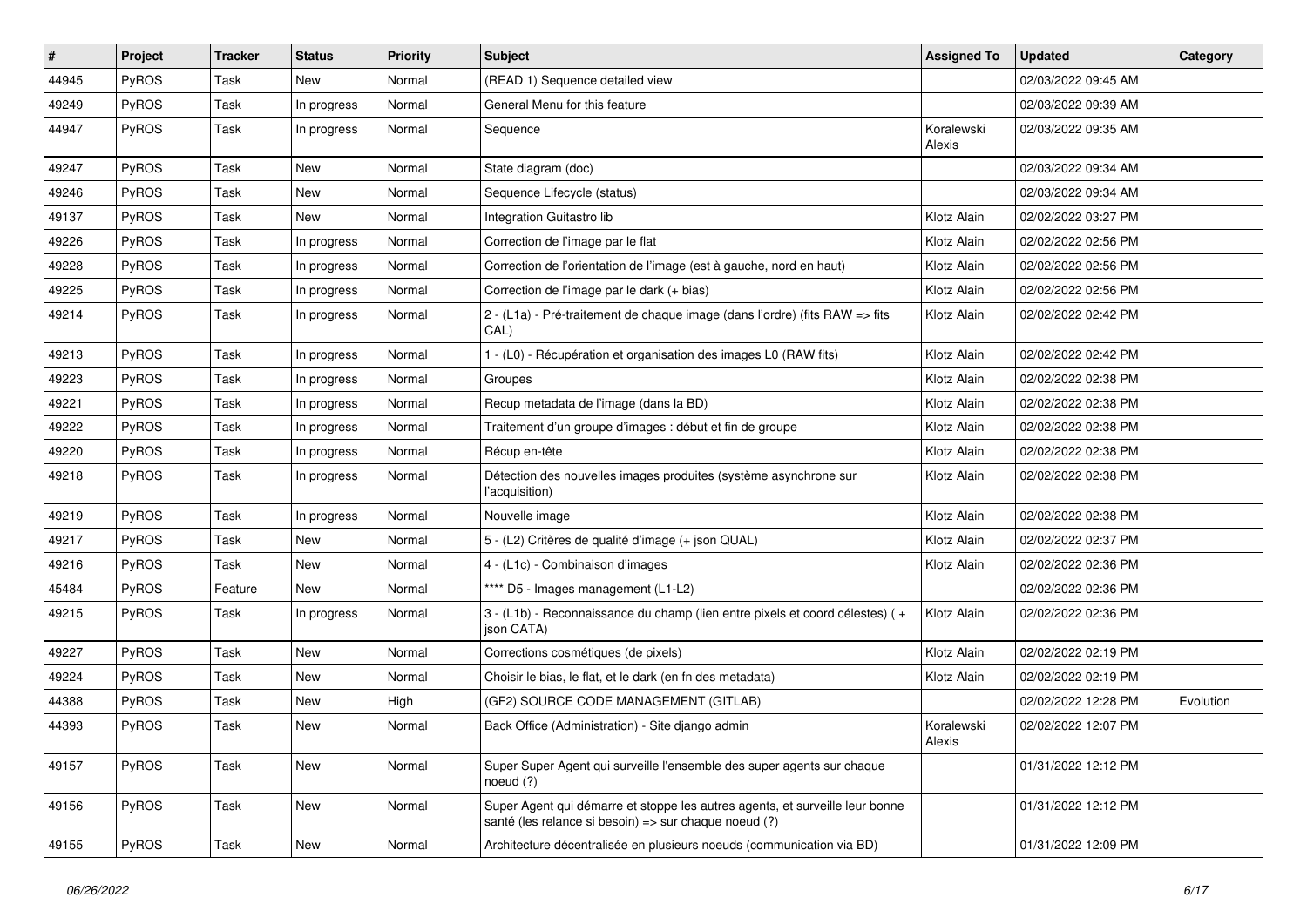| $\vert$ # | Project      | Tracker | <b>Status</b> | <b>Priority</b> | <b>Subject</b>                                                                                                                                    | <b>Assigned To</b>     | <b>Updated</b>      | Category  |
|-----------|--------------|---------|---------------|-----------------|---------------------------------------------------------------------------------------------------------------------------------------------------|------------------------|---------------------|-----------|
| 49151     | PyROS        | Task    | New           | Normal          | Script central (pyros.py)                                                                                                                         |                        | 01/31/2022 11:36 AM |           |
| 49150     | PyROS        | Task    | New           | High            | Ajout du script PYROS wrapper sur pyros.py pour gérer proprement tous les<br>contextes d'appel                                                    | <b>Pallier Etienne</b> | 01/31/2022 11:36 AM | Evolution |
| 47428     | PyROS        | Task    | New           | Normal          | PK2 (2022-06) - Présentations + RA + Doc LIVRABLES                                                                                                |                        | 01/31/2022 11:34 AM |           |
| 45790     | PyROS        | Task    | <b>New</b>    | Normal          | PK1 (2022-01) - Présentations + RA + Doc LIVRABLES                                                                                                |                        | 01/31/2022 11:33 AM |           |
| 45781     | PyROS        | Task    | In progress   | Normal          | Documentation et Présentations pour les PA et PK CNES                                                                                             |                        | 01/31/2022 11:32 AM |           |
| 44151     | PyROS        | Feature | New           | High            | *** GF1 - PROJ - Project management, documentation, formation des<br>utilisateurs, interfaces, plan de justification de la définition             |                        | 01/31/2022 11:32 AM |           |
| 47439     | PyROS        | Task    | <b>New</b>    | Normal          | PA et PK CNES                                                                                                                                     |                        | 01/31/2022 11:29 AM |           |
| 46781     | PyROS        | Task    | New           | Normal          | (F02) EXIGENCES satisfaites (+ tests mis à jour)                                                                                                  |                        | 01/29/2022 01:27 AM |           |
| 47388     | <b>PyROS</b> | Task    | New           | High            | (F14) ENTITIES - definition & implementation - CONFIG FILES                                                                                       |                        | 01/29/2022 01:25 AM |           |
| 45004     | PyROS        | Task    | New           | High            | MAIN CONFIG FILE - Décrire dans un fichier texte la configuration complète<br>d'une UNIT (monture) et tous ses composants et instruments associés |                        | 01/29/2022 01:25 AM |           |
| 46788     | PyROS        | Task    | New           | Normal          | (F14) EXIGENCES satisfaites (+ tests mis à jour)                                                                                                  |                        | 01/29/2022 01:24 AM |           |
| 44172     | PyROS        | Feature | New           | High            | *** SF14 - OCF - Observatory Unit & Site Configuration                                                                                            |                        | 01/29/2022 01:24 AM |           |
| 47387     | PyROS        | Task    | New           | Normal          | (F14) CRUD config                                                                                                                                 |                        | 01/29/2022 01:24 AM |           |
| 45005     | PyROS        | Task    | In progress   | Normal          | CRUD - (R)EAD config                                                                                                                              | Koralewski<br>Alexis   | 01/29/2022 01:24 AM |           |
| 45748     | PyROS        | Task    | New           | Normal          | Définir Accesseurs (getX())                                                                                                                       |                        | 01/29/2022 01:21 AM |           |
| 48278     | PyROS        | Task    | New           | High            | AGENT général (dont dépendent tous les agents et AgentDevices)                                                                                    |                        | 01/29/2022 01:05 AM |           |
| 45040     | PyROS        | Task    | New           | High            | NEW Agent v2 basé sur new config yaml (base pour F09)                                                                                             | <b>Pallier Etienne</b> | 01/29/2022 01:04 AM |           |
| 49136     | PyROS        | Task    | New           | Normal          | GF04-SECU - Logging integration                                                                                                                   |                        | 01/29/2022 12:54 AM |           |
| 49134     | PyROS        | Task    | <b>New</b>    | Normal          | SF14-OBC integration                                                                                                                              |                        | 01/29/2022 12:52 AM |           |
| 49123     | PyROS        | Task    | New           | Normal          | SF03-ENV integration                                                                                                                              |                        | 01/29/2022 12:50 AM |           |
| 49122     | PyROS        | Task    | New           | Normal          | SF02-SCP integration                                                                                                                              |                        | 01/29/2022 12:50 AM |           |
| 49121     | PyROS        | Task    | New           | Normal          | SF01-USR integration                                                                                                                              |                        | 01/29/2022 12:50 AM |           |
| 49120     | PyROS        | Task    | New           | Normal          | General Design (structure, design, responsive, CSS)                                                                                               |                        | 01/29/2022 12:50 AM |           |
| 49132     | PyROS        | Task    | New           | Normal          | SF12-IAN integration                                                                                                                              |                        | 01/29/2022 12:48 AM |           |
| 49135     | PyROS        | Task    | New           | Normal          | SF15-SST integration                                                                                                                              |                        | 01/29/2022 12:48 AM |           |
| 49133     | PyROS        | Task    | New           | Normal          | SF13-IAF integration                                                                                                                              |                        | 01/29/2022 12:47 AM |           |
| 49131     | PyROS        | Task    | New           | Normal          | SF11-IPC integration                                                                                                                              |                        | 01/29/2022 12:46 AM |           |
| 49130     | PyROS        | Task    | New           | Normal          | SF10-CAL integration                                                                                                                              |                        | 01/29/2022 12:46 AM |           |
| 49129     | PyROS        | Task    | New           | Normal          | SF09-CMC integration                                                                                                                              |                        | 01/29/2022 12:46 AM |           |
| 49128     | PyROS        | Task    | New           | Normal          | SF08-EXE integration                                                                                                                              |                        | 01/29/2022 12:45 AM |           |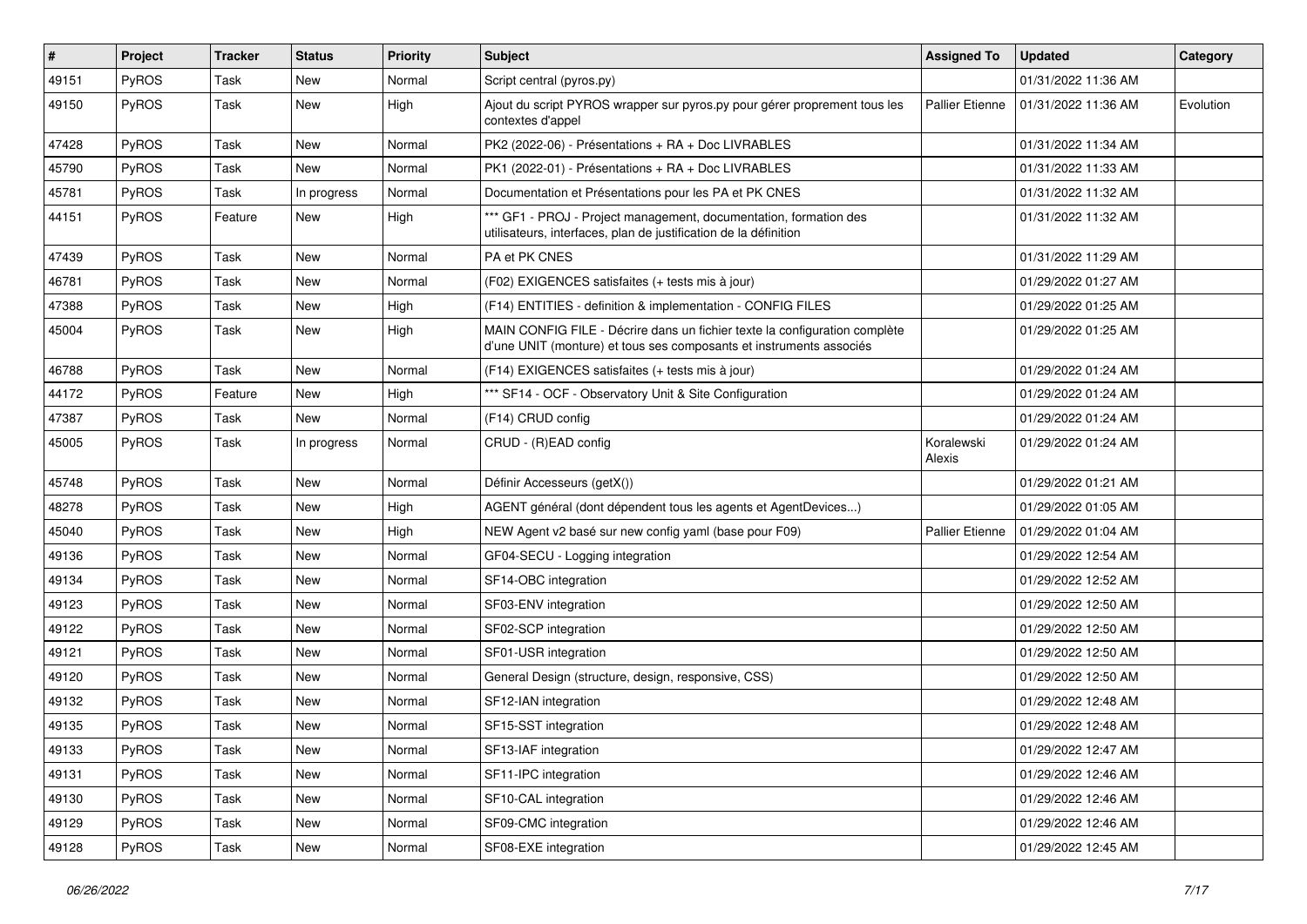| #     | Project     | <b>Tracker</b> | <b>Status</b> | <b>Priority</b> | <b>Subject</b>                                                                                       | <b>Assigned To</b>     | <b>Updated</b>      | Category |
|-------|-------------|----------------|---------------|-----------------|------------------------------------------------------------------------------------------------------|------------------------|---------------------|----------|
| 49127 | PyROS       | Task           | New           | Normal          | SF07-PLN integration                                                                                 |                        | 01/29/2022 12:45 AM |          |
| 49126 | PyROS       | Task           | <b>New</b>    | Normal          | SF06-ALR integration                                                                                 |                        | 01/29/2022 12:45 AM |          |
| 49124 | PyROS       | Task           | New           | Normal          | SF04-SPV integration                                                                                 |                        | 01/29/2022 12:44 AM |          |
| 48784 | <b>XLDP</b> | <b>Bug</b>     | New           | Normal          | Jobs en erreurs depuis le 19/01 19h30                                                                |                        | 01/20/2022 10:12 AM |          |
| 48758 | LabInvent   | Task           | <b>New</b>    | Immediate       | Modifs demandées par C. Feugeade le 18/1/22                                                          | <b>Pallier Etienne</b> | 01/19/2022 04:22 PM |          |
| 48757 | LabInvent   | Feature        | New           | Immediate       | *** F - DIVERS TODO (à dispatcher)                                                                   | <b>Pallier Etienne</b> | 01/19/2022 04:12 PM |          |
| 47860 | LabInvent   | Feature        | <b>New</b>    | Immediate       | *** F - ENTITY - Materiels                                                                           |                        | 01/19/2022 03:51 PM |          |
| 47960 | LabInvent   | Task           | New           | Immediate       | <b>CHAMPS</b>                                                                                        |                        | 01/19/2022 03:51 PM |          |
| 47890 | LabInvent   | Task           | <b>New</b>    | High            | Commander (demande achat)                                                                            |                        | 01/19/2022 03:48 PM |          |
| 44915 | PyROS       | Task           | <b>New</b>    | Normal          | Changer le mode du système : passer en mode manuel (maintenance) ou<br>automatique                   |                        | 12/15/2021 07:37 AM |          |
| 44919 | PyROS       | Task           | <b>New</b>    | Normal          | Sauvegarder (logger) les différents changements d'état                                               |                        | 12/15/2021 07:37 AM |          |
| 44922 | PyROS       | Task           | <b>New</b>    | Normal          | (F04) AUTHORIZATIONS for this feature (who can do what) : documentation<br>& implementation          |                        | 12/15/2021 07:37 AM |          |
| 44923 | PyROS       | Task           | <b>New</b>    | Normal          | (F04) TESTS to validate this feature                                                                 |                        | 12/15/2021 07:36 AM |          |
| 44924 | PyROS       | Task           | New           | Normal          | (F04) ENTITIES - definition & implementation                                                         |                        | 12/15/2021 07:36 AM |          |
| 44906 | PyROS       | Task           | <b>New</b>    | Normal          | Compute and save Observing conditions                                                                |                        | 12/15/2021 07:35 AM |          |
| 44904 | PyROS       | Task           | <b>New</b>    | Normal          | Compute, save, and provide higher level (useful) parameters and synthesis<br>from multiple detectors |                        | 12/15/2021 07:34 AM |          |
| 44903 | PyROS       | Task           | <b>New</b>    | Normal          | Save raw data                                                                                        |                        | 12/15/2021 07:34 AM |          |
| 44902 | PyROS       | Task           | <b>New</b>    | Normal          | Fix raw data                                                                                         |                        | 12/15/2021 07:33 AM |          |
| 44901 | PyROS       | Task           | New           | Normal          | Get PLC mode changes (off/manu/auto) and alarms (intrusion, e_stop), and<br>save them                |                        | 12/15/2021 07:33 AM |          |
| 44900 | PyROS       | Task           | New           | Normal          | Read (from PLC and sensors) INSIDE environmental data (doors, lights) for<br>human safety            |                        | 12/15/2021 07:33 AM |          |
| 44898 | PyROS       | Task           | New           | Normal          | (F03) ENTITIES (& properties) to be defined                                                          |                        | 12/15/2021 07:32 AM |          |
| 47386 | PyROS       | Task           | New           | Normal          | (F03) Initial data (fixture)                                                                         |                        | 12/15/2021 07:32 AM |          |
| 44880 | PyROS       | Task           | New           | Normal          | (F03) TESTS to validate this feature                                                                 |                        | 12/15/2021 07:32 AM |          |
| 44879 | PyROS       | Task           | <b>New</b>    | Normal          | (F03) AUTHORIZATIONS for this feature (who can do what) : documentation<br>& implementation          |                        | 12/15/2021 07:32 AM |          |
| 44899 | PyROS       | Task           | New           | Normal          | Read (from PLC and sensors) OUTSIDE environmental data (weather) for<br>instruments security         |                        | 12/14/2021 04:54 PM |          |
| 48280 | PyROS       | Task           | New           | Normal          | Agent dérivé de l'Agent général (ex: AgentA, AgentB, AgentC, ou AgentM<br>pour le envmonitoring)     |                        | 12/14/2021 03:00 PM |          |
| 48307 | PyROS       | Task           | New           | Normal          | Send, Receive, and Process Commands (Agent <= > Agent)                                               |                        | 12/14/2021 02:57 PM |          |
| 48290 | PyROS       | Task           | New           | Normal          | Auto mode                                                                                            |                        | 12/14/2021 12:35 PM |          |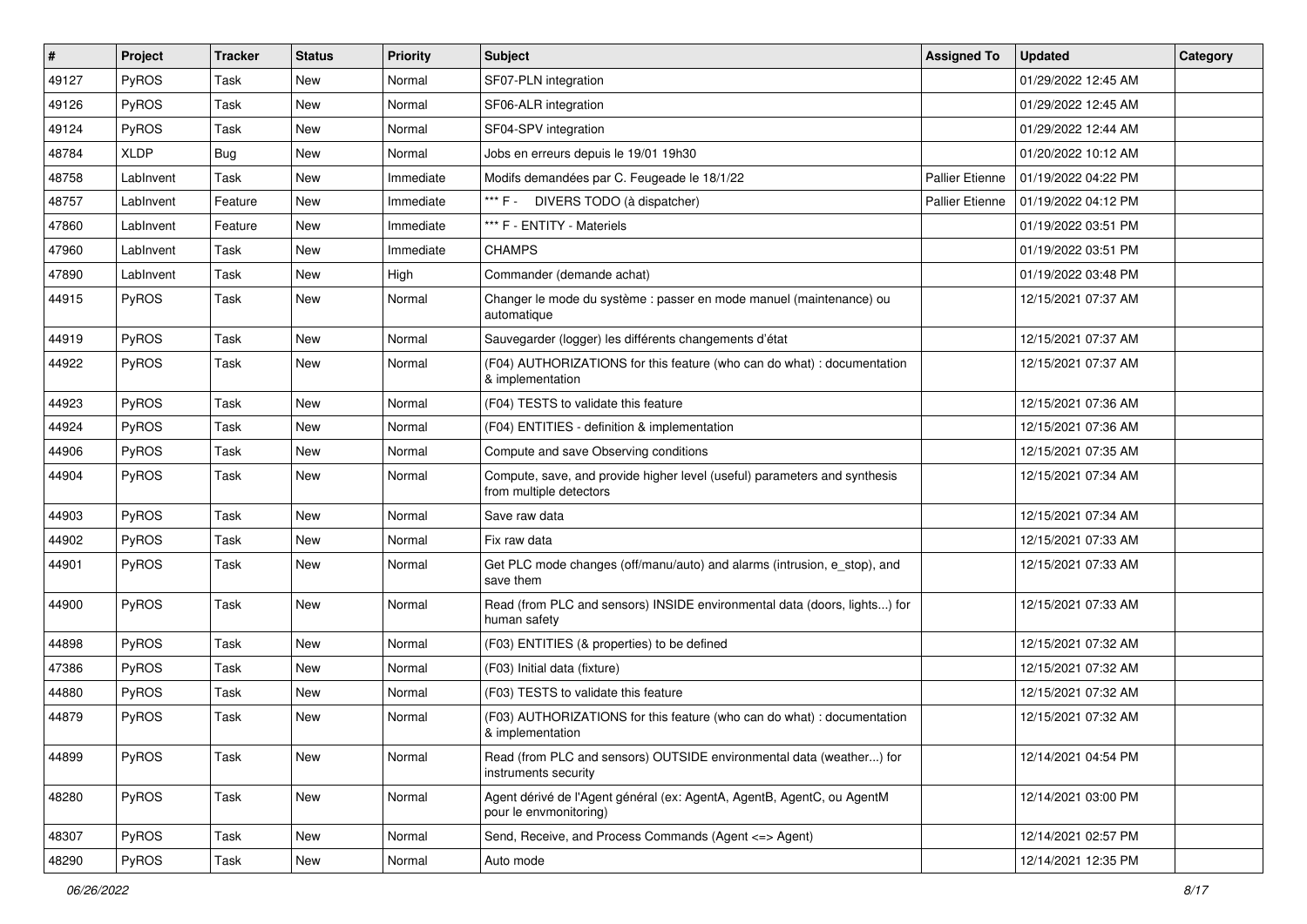| #     | Project      | Tracker | <b>Status</b> | <b>Priority</b> | <b>Subject</b>                                                                                                 | <b>Assigned To</b>     | <b>Updated</b>      | Category |
|-------|--------------|---------|---------------|-----------------|----------------------------------------------------------------------------------------------------------------|------------------------|---------------------|----------|
| 44999 | PyROS        | Task    | New           | Normal          | Execution                                                                                                      |                        | 12/14/2021 12:35 PM |          |
| 45046 | PyROS        | Task    | New           | Normal          | Manual mode                                                                                                    |                        | 12/14/2021 12:34 PM |          |
| 45047 | <b>PyROS</b> | Task    | New           | Normal          | Piloter le telescope en mode manuel depuis le Dashboard                                                        | <b>Pallier Etienne</b> | 12/14/2021 12:34 PM |          |
| 44998 | PyROS        | Task    | New           | Normal          | Monitoring: Check & log continuously instrument (or telescope) status                                          |                        | 12/14/2021 12:33 PM |          |
| 44997 | PyROS        | Task    | New           | Normal          | Start & Stop                                                                                                   |                        | 12/14/2021 12:33 PM |          |
| 44993 | PyROS        | Task    | New           | Normal          | (F09) ENTITIES definition & implementation                                                                     |                        | 12/14/2021 12:33 PM |          |
| 47393 | PyROS        | Task    | New           | Normal          | Device Config file (cf F14)                                                                                    |                        | 12/14/2021 12:33 PM |          |
| 47392 | <b>PyROS</b> | Task    | New           | Normal          | Device Commands Grammar (Generic & Native)                                                                     |                        | 12/14/2021 12:32 PM |          |
| 47391 | PyROS        | Task    | New           | Normal          | Device Simulator (DeviceSimulator)                                                                             |                        | 12/14/2021 12:32 PM |          |
| 47390 | PyROS        | Task    | New           | Normal          | Device Agent (AgentDevice) (de type Agent)                                                                     |                        | 12/14/2021 12:32 PM |          |
| 48289 | PyROS        | Task    | New           | Normal          | Entity (AgentDevice class)                                                                                     |                        | 12/14/2021 12:32 PM |          |
| 48288 | PyROS        | Task    | New           | Normal          | Entity (DeviceController class)                                                                                |                        | 12/14/2021 12:31 PM |          |
| 47389 | PyROS        | Task    | New           | Normal          | Device Controller (DeviceController)                                                                           |                        | 12/14/2021 12:29 PM |          |
| 48287 | PyROS        | Task    | New           | Normal          | cRuD (only Read & Delete) - View (& Kill) currently running Agents                                             |                        | 12/14/2021 12:26 PM |          |
| 48286 | PyROS        | Task    | New           | Normal          | Lancement auto et gestion des éventuels AgentDevices associés                                                  |                        | 12/14/2021 12:22 PM |          |
| 48285 | <b>PyROS</b> | Task    | New           | Normal          | Lancement auto et gestion du DeviceController associé                                                          |                        | 12/14/2021 12:22 PM |          |
| 48284 | PyROS        | Task    | New           | Normal          | Lancement auto et gestion des Components associés (qui sont aussi des<br>DeviceController)                     |                        | 12/14/2021 12:20 PM |          |
| 46787 | PyROS        | Task    | New           | Normal          | (F09) REQUIREMENTS validated (+ tests udpated)                                                                 |                        | 12/14/2021 12:18 PM |          |
| 44994 | PyROS        | Task    | New           | Normal          | (F09) AUTHORIZATIONS for this feature (who can do what) : doc & implem.                                        |                        | 12/14/2021 12:15 PM |          |
| 45340 | PyROS        | Task    | New           | Normal          | <b>INITIAL DATA (fixtures)</b>                                                                                 | Koralewski<br>Alexis   | 12/14/2021 12:09 PM |          |
| 44329 | PyROS        | Task    | New           | High            | Migration gitlab sur IN2P3                                                                                     |                        | 12/14/2021 12:08 PM |          |
| 45043 | <b>PyROS</b> | Task    | New           | High            | Démo IRAP (install classique ?) + retrouver ancienne utilisation de PlcConfig                                  | <b>Pallier Etienne</b> | 12/14/2021 12:00 PM |          |
| 48273 | PyROS        | Task    | New           | Normal          | version DEV guitalens - instance docker sur serveur guitalens                                                  |                        | 12/14/2021 11:46 AM |          |
| 48276 | PyROS        | Task    | New           | Normal          | Scripts d'installation docker                                                                                  |                        | 12/14/2021 11:44 AM |          |
| 48274 | PyROS        | Task    | New           | Normal          | version TEST TNC France - instance docker de test en France                                                    |                        | 12/14/2021 11:42 AM |          |
| 48275 | PyROS        | Task    | New           | Normal          | version PROD TNC Nouvelle Calédonie - instance docker de production sur<br>site final                          |                        | 12/14/2021 11:42 AM |          |
| 44338 | PyROS        | Task    | In progress   | High            | Installation docker au CNES (sur VM)                                                                           | Koralewski<br>Alexis   | 12/14/2021 11:39 AM |          |
| 47957 | LabInvent    | Feature | New           | Normal          | *** F - ENTITY - Les GROUPES (de User ou Materiel) : Thématique, Métier,<br>Projet, Site (+ Pole ou Service ?) |                        | 12/13/2021 11:12 AM |          |
| 47861 | LabInvent    | Feature | New           | Urgent          | *** F - ENTITY - Suivis (de Materiel ou User)                                                                  |                        | 12/13/2021 11:10 AM |          |
| 47862 | LabInvent    | Feature | New           | Normal          | *** F - ENTITY - Prets (de Materiel)                                                                           |                        | 12/13/2021 11:10 AM |          |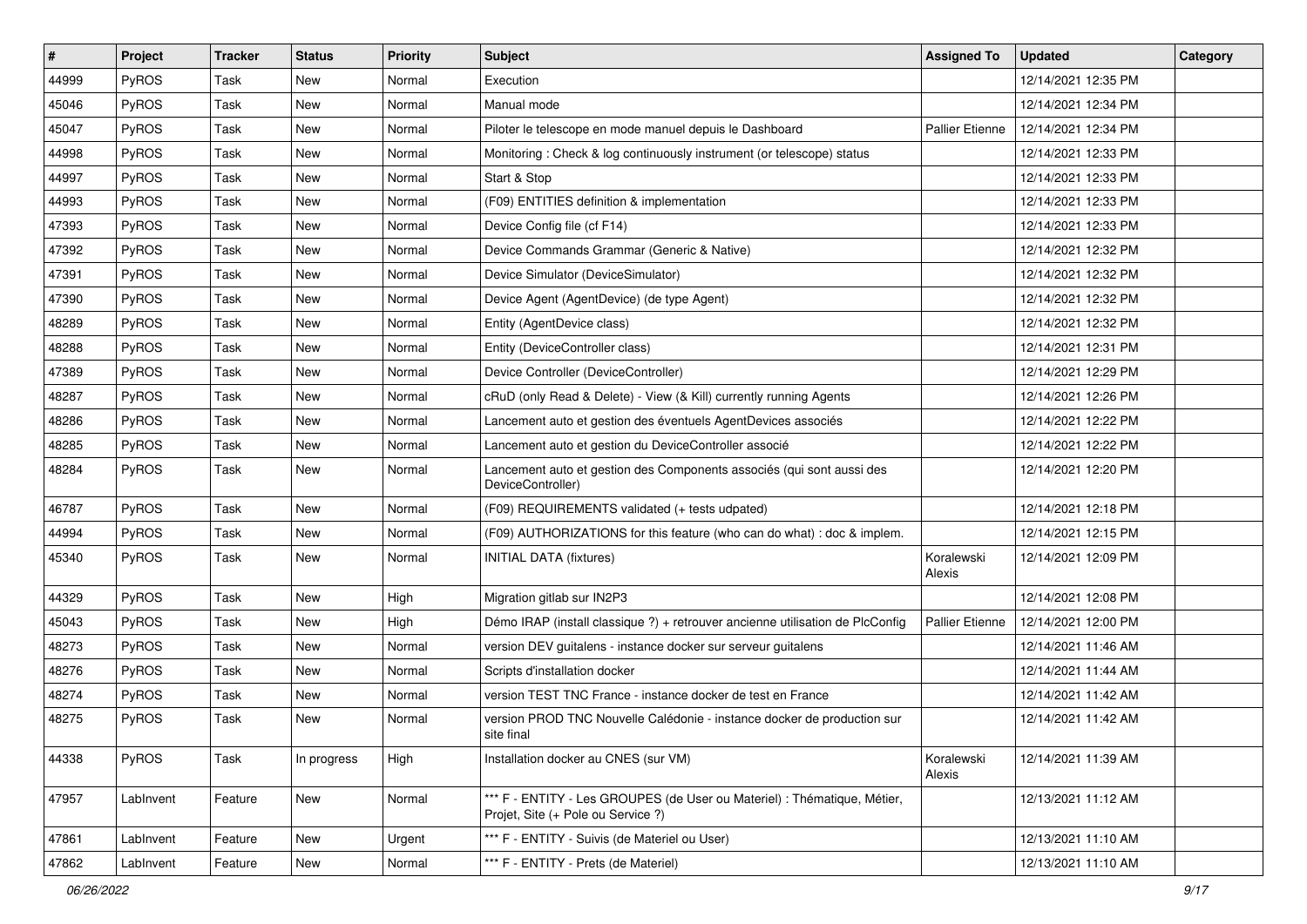| $\vert$ # | Project   | Tracker | <b>Status</b> | <b>Priority</b> | <b>Subject</b>                                                           | <b>Assigned To</b> | <b>Updated</b>      | Category |
|-----------|-----------|---------|---------------|-----------------|--------------------------------------------------------------------------|--------------------|---------------------|----------|
| 47895     | LabInvent | Feature | New           | Normal          | *** F - ENTITY - Documents attachés (à Materiel ou Suivi)                |                    | 12/13/2021 11:09 AM |          |
| 47866     | LabInvent | Feature | New           | Urgent          | *** F - Installation                                                     |                    | 12/13/2021 11:08 AM |          |
| 48223     | LabInvent | Task    | New           | Normal          | instance perso (docker)                                                  |                    | 12/13/2021 11:08 AM |          |
| 47947     | LabInvent | Task    | New           | High            | docker only                                                              |                    | 12/13/2021 11:07 AM |          |
| 47926     | LabInvent | Task    | New           | High            | Instance DEMO docker - à installer sur hyp2 puis sur VM pweb3            |                    | 12/13/2021 11:07 AM |          |
| 47865     | LabInvent | Feature | New           | Normal          | *** F - Configuration générale                                           |                    | 12/13/2021 11:06 AM |          |
| 48222     | LabInvent | Task    | New           | Normal          | (NEW func) Gérer Suivi d'un User                                         |                    | 12/13/2021 10:39 AM |          |
| 48005     | LabInvent | Task    | New           | Normal          | <b>Bugfix toutes les Deprecated Errors</b>                               |                    | 12/06/2021 02:37 PM |          |
| 47869     | LabInvent | Feature | New           | Normal          | *** F - Tests                                                            |                    | 12/06/2021 02:28 PM |          |
| 47946     | LabInvent | Task    | New           | Normal          | classic only                                                             |                    | 12/03/2021 09:50 AM |          |
| 47921     | LabInvent | Feature | New           | Immediate       | *** F - Framework CakePhp                                                |                    | 12/02/2021 04:45 PM |          |
| 47922     | LabInvent | Task    | New           | Immediate       | Passer directement à v3.LAST (3.10.1)                                    |                    | 12/02/2021 04:45 PM |          |
| 47875     | LabInvent | Feature | New           | Urgent          | *** F - ENTITY GÉNÉRIQUE - Actions & Vues génériques (& Refactorisation) |                    | 12/01/2021 11:21 AM |          |
| 47905     | LabInvent | Task    | New           | Urgent          | Read (index & view) (generic)                                            |                    | 12/01/2021 11:21 AM |          |
| 47899     | LabInvent | Task    | New           | Urgent          | view (generic)                                                           |                    | 12/01/2021 11:21 AM |          |
| 47903     | LabInvent | Task    | New           | Urgent          | Rappels automatiques pour les suivis récurrents (périodiques)            |                    | 12/01/2021 11:17 AM |          |
| 47901     | LabInvent | Task    | New           | Urgent          | Read (view & index)                                                      |                    | 12/01/2021 11:17 AM |          |
| 47873     | LabInvent | Task    | New           | Normal          | Model (Entity & Table)                                                   |                    | 12/01/2021 09:37 AM |          |
| 47966     | LabInvent | Task    | New           | Normal          | Ajouter test Commande (avec devis joint)                                 |                    | 11/30/2021 04:17 PM |          |
| 47912     | LabInvent | Task    | New           | High            | (VUE) Elements et Helper                                                 |                    | 11/30/2021 03:51 PM |          |
| 47914     | LabInvent | Task    | New           | High            | index (generic)                                                          |                    | 11/30/2021 03:50 PM |          |
| 47906     | LabInvent | Task    | New           | Urgent          | Champs virtuels                                                          |                    | 11/30/2021 03:50 PM |          |
| 47897     | LabInvent | Task    | New           | High            | *** F - Stats (Users)                                                    |                    | 11/30/2021 03:48 PM |          |
| 47942     | LabInvent | Task    | New           | High            | index (generic)                                                          |                    | 11/30/2021 03:48 PM |          |
| 47937     | LabInvent | Task    | New           | High            | Read (index & view) (generic ?)                                          |                    | 11/30/2021 03:48 PM |          |
| 47867     | LabInvent | Task    | New           | High            | *** F - Autorisations (Users)                                            |                    | 11/30/2021 03:47 PM |          |
| 47927     | LabInvent | Task    | New           | High            | A gérer via fichier conf YAML                                            |                    | 11/30/2021 03:47 PM |          |
| 47886     | LabInvent | Task    | New           | Urgent          | Notifications                                                            |                    | 11/30/2021 03:45 PM |          |
| 47874     | LabInvent | Task    | New           | Urgent          | Stats                                                                    |                    | 11/30/2021 03:44 PM |          |
| 47878     | LabInvent | Task    | New           | High            | Autres                                                                   |                    | 11/30/2021 03:44 PM |          |
| 47877     | LabInvent | Task    | New           | High            | find (search)                                                            |                    | 11/30/2021 03:43 PM |          |
| 47884     | LabInvent | Task    | New           | High            | partitionnement par Site (besoin IP2I/LMA)                               |                    | 11/30/2021 03:43 PM |          |
| 47863     | LabInvent | Feature | New           | High            | *** F - ENTITY - Users                                                   |                    | 11/30/2021 03:43 PM |          |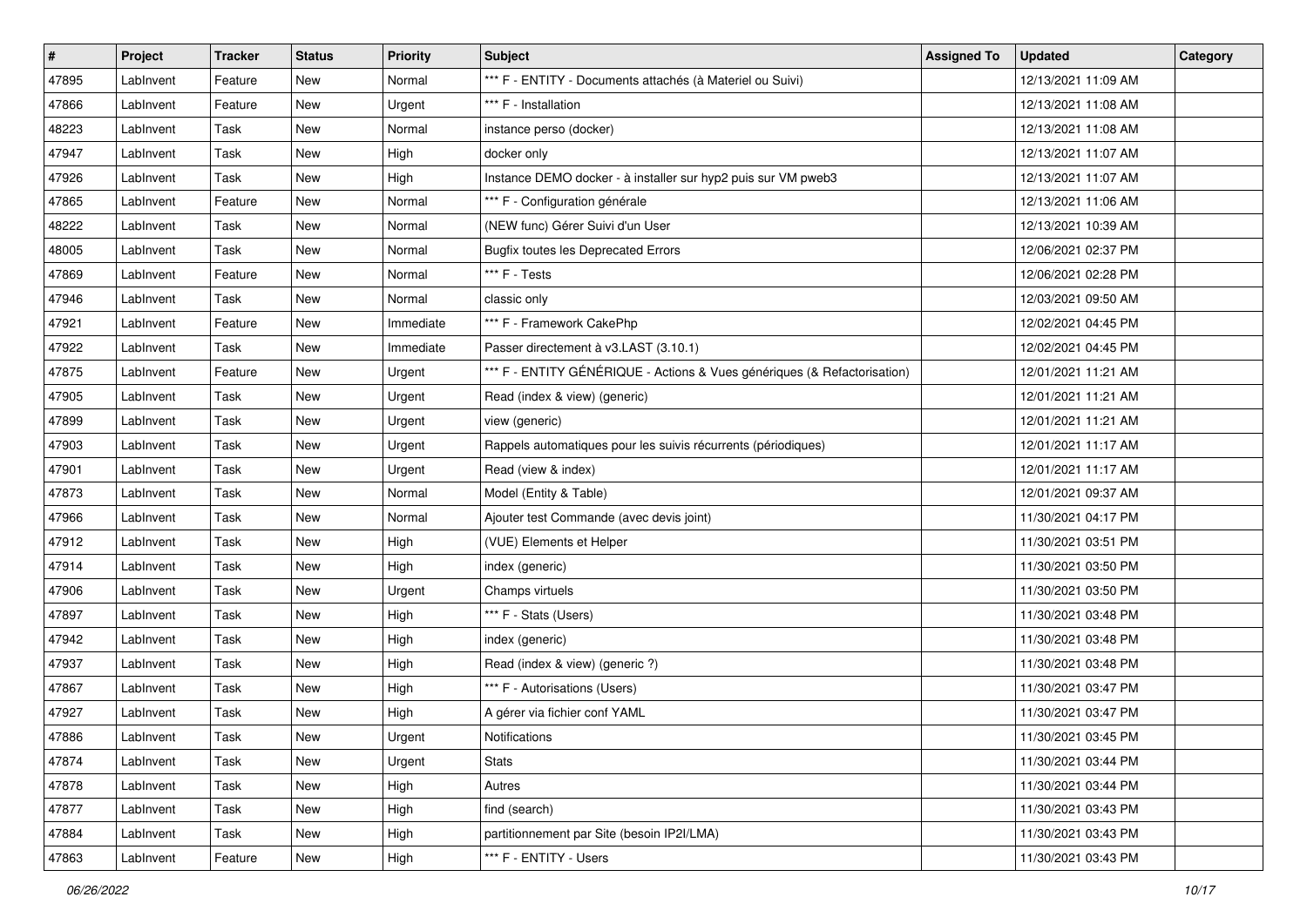| #     | Project   | <b>Tracker</b> | <b>Status</b> | <b>Priority</b> | Subject                                                                                   | <b>Assigned To</b> | <b>Updated</b>      | Category |
|-------|-----------|----------------|---------------|-----------------|-------------------------------------------------------------------------------------------|--------------------|---------------------|----------|
| 47936 | LabInvent | Task           | New           | High            | 3-4 - TBO & ARCHIVED                                                                      |                    | 11/30/2021 03:43 PM |          |
| 47952 | LabInvent | Task           | New           | High            | Ecran d'accueil à restructurer                                                            |                    | 11/30/2021 03:43 PM |          |
| 47934 | LabInvent | Task           | New           | High            | LIFECYCLE (Status): CREATED => (TBO) => VALIDATED => TBA =><br><b>ARCHIVED</b>            |                    | 11/30/2021 03:43 PM |          |
| 47872 | LabInvent | Task           | New           | High            | Actions & Vues                                                                            |                    | 11/30/2021 03:42 PM |          |
| 47876 | LabInvent | Task           | New           | High            | CRUD                                                                                      |                    | 11/30/2021 03:42 PM |          |
| 47882 | LabInvent | Task           | <b>New</b>    | High            | Delete - delete                                                                           |                    | 11/30/2021 03:42 PM |          |
| 47881 | LabInvent | Task           | New           | High            | Read - view                                                                               |                    | 11/30/2021 03:42 PM |          |
| 47879 | LabInvent | Task           | New           | High            | Create/Update - add edit                                                                  |                    | 11/30/2021 03:42 PM |          |
| 47870 | LabInvent | Task           | <b>New</b>    | Normal          | Tests (Materiels)                                                                         |                    | 11/30/2021 03:38 PM |          |
| 47962 | LabInvent | Task           | New           | Urgent          | (IRAP only) re-install inventirap avec php7                                               |                    | 11/30/2021 03:17 PM |          |
| 47951 | LabInvent | Feature        | <b>New</b>    | Normal          | *** F - Etiquettes & Imprimantes                                                          |                    | 11/30/2021 01:42 PM |          |
| 47913 | LabInvent | Task           | New           | Normal          | ROLES (profils)                                                                           |                    | 11/30/2021 01:39 PM |          |
| 47868 | LabInvent | Task           | New           | Normal          | *** F - Super Entité (AppController, AppTable)                                            |                    | 11/30/2021 01:34 PM |          |
| 47885 | LabInvent | Task           | New           | Normal          | filtrage (voir formulaire index)                                                          |                    | 11/30/2021 01:30 PM |          |
| 47883 | LabInvent | Task           | New           | Normal          | formulaire de recherche multi-critères                                                    |                    | 11/30/2021 01:30 PM |          |
| 47871 | LabInvent | Task           | <b>New</b>    | Normal          | Autorisations                                                                             |                    | 11/30/2021 01:29 PM |          |
| 47954 | LabInvent | Task           | <b>New</b>    | Normal          | 1 - CREATED                                                                               |                    | 11/30/2021 01:27 PM |          |
| 47953 | LabInvent | Task           | <b>New</b>    | Normal          | 2a - TOBEORDERED (optionnel)                                                              |                    | 11/30/2021 01:27 PM |          |
| 47935 | LabInvent | Task           | <b>New</b>    | Normal          | 2b - VALIDATED                                                                            |                    | 11/30/2021 01:27 PM |          |
| 47930 | LabInvent | Task           | New           | Normal          | *** F - ENTITY - QrCode                                                                   |                    | 11/30/2021 01:26 PM |          |
| 47907 | LabInvent | Task           | New           | Normal          | *** F - Config YAML (champs materiels) : champs obligatoires, recommandés,<br>ou readonly |                    | 11/30/2021 01:25 PM |          |
| 47893 | LabInvent | Task           | New           | Normal          | <b>Views</b>                                                                              |                    | 11/30/2021 01:21 PM |          |
| 47889 | LabInvent | Task           | New           | Normal          | Changer statut - setStatusTo*()                                                           |                    | 11/30/2021 01:19 PM |          |
| 47880 | LabInvent | Task           | New           | Normal          | Read - index                                                                              |                    | 11/30/2021 01:16 PM |          |
| 47932 | LabInvent | Feature        | New           | Normal          | *** F - DOC (documentation)                                                               |                    | 11/30/2021 01:10 PM |          |
| 47864 | LabInvent | Feature        | <b>New</b>    | Normal          | *** F - ENTITY - Autres                                                                   |                    | 11/30/2021 12:57 PM |          |
| 47959 | LabInvent | Task           | New           | Normal          | *** F - ENTITY - Fournisseurs                                                             |                    | 11/30/2021 12:57 PM |          |
| 47958 | LabInvent | Task           | <b>New</b>    | Normal          | delete (generic)                                                                          |                    | 11/30/2021 12:47 PM |          |
| 47950 | LabInvent | Task           | New           | Normal          | DB complète à mettre à jour                                                               |                    | 11/30/2021 12:26 PM |          |
| 47945 | LabInvent | Task           | New           | Normal          | ALL                                                                                       |                    | 11/30/2021 12:23 PM |          |
| 47925 | LabInvent | Task           | New           | Normal          | (après cakephp v4) Passer à Php 8                                                         |                    | 11/30/2021 11:48 AM |          |
| 47924 | LabInvent | Task           | New           | Normal          | (après 3.9) Passer à v4                                                                   |                    | 11/30/2021 11:48 AM |          |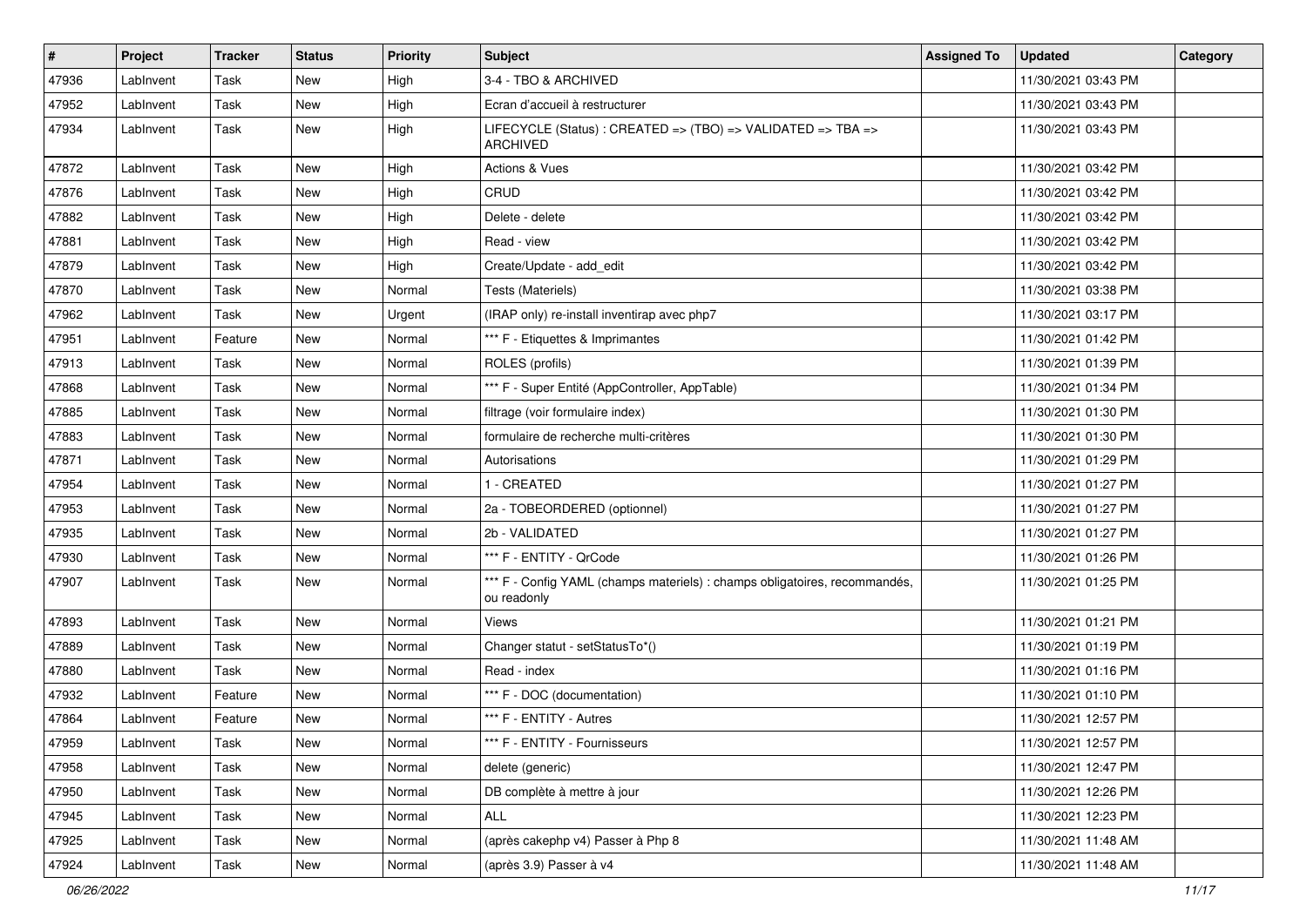| #     | Project   | <b>Tracker</b> | <b>Status</b> | <b>Priority</b> | Subject                                                          | <b>Assigned To</b>   | <b>Updated</b>      | Category |
|-------|-----------|----------------|---------------|-----------------|------------------------------------------------------------------|----------------------|---------------------|----------|
| 47911 | LabInvent | Task           | New           | Normal          | Create/Update (add_edit generic)                                 |                      | 11/30/2021 11:04 AM |          |
| 44889 | PyROS     | Task           | In progress   | Normal          | SP validation WORKFLOW (lifecycle) (F02v2)                       | Koralewski<br>Alexis | 11/03/2021 09:19 AM |          |
| 44878 | PyROS     | Task           | New           | Normal          | (F02) TESTS to validate this feature                             |                      | 11/03/2021 09:16 AM |          |
| 45811 | PyROS     | Task           | New           | Normal          | SP update                                                        |                      | 11/03/2021 09:16 AM |          |
| 45816 | PyROS     | Task           | New           | Normal          | SP Delete                                                        |                      | 10/28/2021 08:35 AM |          |
| 45810 | PyROS     | Task           | New           | Normal          | SP Read (view list and view 1)                                   |                      | 10/27/2021 02:47 PM |          |
| 45809 | PyROS     | Task           | New           | Normal          | <b>SP</b> Create                                                 |                      | 10/27/2021 08:42 AM |          |
| 47412 | PyROS     | Task           | In progress   | Normal          | F09 Tests                                                        |                      | 10/12/2021 03:01 PM |          |
| 47408 | PyROS     | Task           | In progress   | Normal          | F05 Tests                                                        |                      | 10/12/2021 03:00 PM |          |
| 47407 | PyROS     | Task           | In progress   | Normal          | F04 Tests                                                        |                      | 10/12/2021 03:00 PM |          |
| 47406 | PyROS     | Task           | In progress   | Normal          | F03 Tests                                                        |                      | 10/12/2021 03:00 PM |          |
| 47405 | PyROS     | Task           | In progress   | Normal          | F02 Tests                                                        |                      | 10/12/2021 02:59 PM |          |
| 45018 | PyROS     | Task           | New           | High            | Définir config pour TNC (4 channels Cam)                         | Klotz Alain          | 10/12/2021 08:52 AM |          |
| 45017 | PyROS     | Task           | In progress   | High            | Définir config pour GUITALENS (observatoire avec plusieurs UNIT) | Klotz Alain          | 10/12/2021 08:52 AM |          |
| 44886 | PyROS     | Task           | New           | Normal          | (F01) ENTITIES - definition & implementation                     |                      | 10/12/2021 07:50 AM |          |
| 44842 | PyROS     | Task           | New           | Normal          | <b>USER</b>                                                      |                      | 10/12/2021 07:50 AM |          |
| 47401 | PyROS     | Task           | New           | Normal          | FUNCTIONAL TESTS - Each FEATURE functional tests                 |                      | 10/11/2021 11:42 AM |          |
| 47442 | PyROS     | Task           | New           | Normal          | PLAN DE TESTS ET DE VALIDATIONS                                  |                      | 10/11/2021 11:33 AM |          |
| 47441 | PyROS     | Task           | New           | Normal          | DOSSIER DE DÉFINITION                                            |                      | 10/11/2021 11:32 AM |          |
| 47446 | PyROS     | Task           | New           | Normal          | <b>DOSSIER SSI</b>                                               |                      | 10/11/2021 11:32 AM |          |
| 47445 | PyROS     | Task           | New           | Normal          | CAHIER DE RECETTE (NC)                                           |                      | 10/11/2021 11:31 AM |          |
| 47444 | PyROS     | Task           | New           | Normal          | MANUELS UTILISATION, INSTALLATION, ET MAINTENANCE                |                      | 10/11/2021 11:31 AM |          |
| 47443 | PyROS     | Task           | New           | Normal          | RAPPORT DES TESTS & VALIDATIONS (application du plan de test)    |                      | 10/11/2021 11:31 AM |          |
| 47440 | PyROS     | Task           | New           | Normal          | <b>LIVRABLES</b>                                                 |                      | 10/11/2021 11:29 AM |          |
| 47438 | PyROS     | Task           | New           | Normal          | PK5 (2023-06) - Doc LIVRABLES (et Présentations)                 |                      | 10/11/2021 11:26 AM |          |
| 47437 | PyROS     | Task           | New           | Normal          | PA4.1 (2023-05) - Présentations et Rapport Avancement            |                      | 10/11/2021 11:25 AM |          |
| 47436 | PyROS     | Task           | New           | Normal          | PK4 (2023-02) - Doc LIVRABLES (et Présentations)                 |                      | 10/11/2021 11:23 AM |          |
| 47435 | PyROS     | Task           | New           | Normal          | PA3.2 (2023-02) - Présentations et Rapport Avancement            |                      | 10/11/2021 11:22 AM |          |
| 47433 | PyROS     | Task           | New           | Normal          | PA3.1 (2023-01) - Présentations et Rapport Avancement            |                      | 10/11/2021 11:22 AM |          |
| 47432 | PyROS     | Task           | New           | Normal          | PK3 (2023-01) - Doc LIVRABLES (et Présentations)                 |                      | 10/11/2021 11:20 AM |          |
| 47431 | PyROS     | Task           | New           | Normal          | PA2.2 (2022-10) - Présentations et Rapport Avancement            |                      | 10/11/2021 11:19 AM |          |
| 47430 | PyROS     | Task           | New           | Normal          | PA2.1 (2022-08) - Présentations et Rapport Avancement            |                      | 10/11/2021 11:18 AM |          |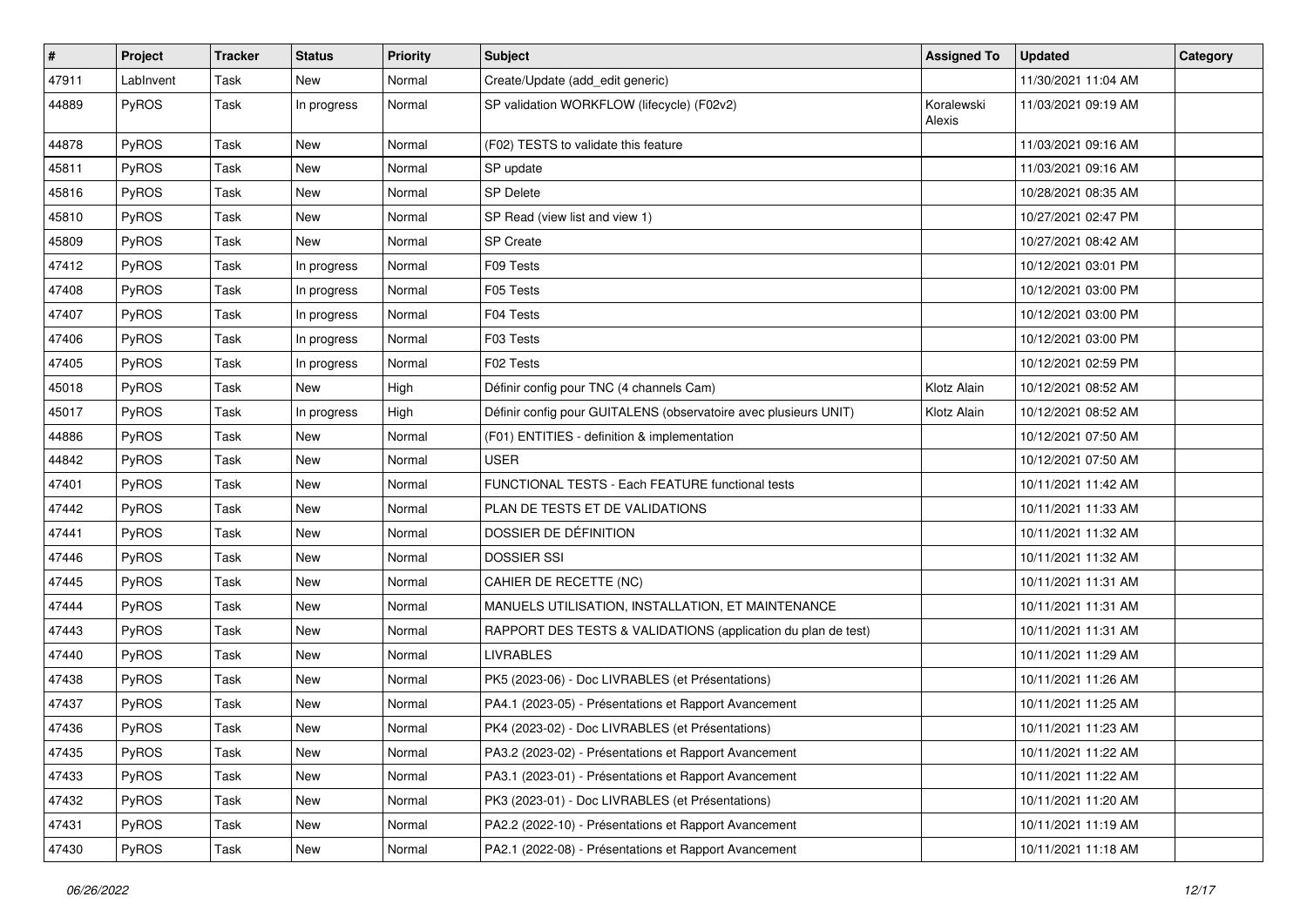| #     | Project      | <b>Tracker</b> | <b>Status</b> | Priority | <b>Subject</b>                                                                              | <b>Assigned To</b>   | <b>Updated</b>      | Category |
|-------|--------------|----------------|---------------|----------|---------------------------------------------------------------------------------------------|----------------------|---------------------|----------|
| 45791 | <b>PyROS</b> | Task           | New           | Normal   | PA1.1 (2022-03) - Présentations et Rapport Avancement                                       |                      | 10/11/2021 11:14 AM |          |
| 45336 | PyROS        | Task           | In progress   | Normal   | SCHEMA FILES - Fichiers schema pour valider la config                                       | Koralewski<br>Alexis | 10/11/2021 10:43 AM |          |
| 45337 | <b>PyROS</b> | Task           | In progress   | Normal   | Description du Site (horizon + home)                                                        | Klotz Alain          | 10/11/2021 10:42 AM |          |
| 47375 | <b>PyROS</b> | Task           | New           | Normal   | Association quota SP                                                                        |                      | 10/11/2021 10:37 AM |          |
| 44884 | PyROS        | Task           | In progress   | Normal   | Time Period (Period)                                                                        |                      | 10/11/2021 10:36 AM |          |
| 45756 | <b>PyROS</b> | Task           | New           | Normal   | QUOTA & PRIO - Gestion du quota et de la priorité                                           |                      | 10/11/2021 10:35 AM |          |
| 44881 | <b>PyROS</b> | Task           | New           | Normal   | (F02) ENTITIES - definition & implementation                                                | Koralewski<br>Alexis | 10/11/2021 10:34 AM |          |
| 44882 | <b>PyROS</b> | Task           | In progress   | Normal   | <b>SP</b>                                                                                   | Koralewski<br>Alexis | 10/11/2021 10:34 AM |          |
| 44877 | <b>PyROS</b> | Task           | In progress   | Normal   | (F02) AUTHORIZATIONS for this feature (who can do what) : documentation<br>& implementation | Koralewski<br>Alexis | 10/11/2021 10:24 AM |          |
| 47419 | PyROS        | Task           | New           | Normal   | F16 FUNCTIONAL Tests                                                                        |                      | 10/11/2021 10:11 AM |          |
| 47418 | <b>PyROS</b> | Task           | New           | Normal   | F15 FUNCTIONAL Tests                                                                        |                      | 10/11/2021 10:11 AM |          |
| 47416 | <b>PyROS</b> | Task           | New           | Normal   | <b>F13 FUNCTIONAL Tests</b>                                                                 |                      | 10/11/2021 10:11 AM |          |
| 47415 | <b>PyROS</b> | Task           | <b>New</b>    | Normal   | F12 FUNCTIONAL Tests                                                                        |                      | 10/11/2021 10:11 AM |          |
| 47414 | PyROS        | Task           | <b>New</b>    | Normal   | F11 FUNCTIONAL Tests                                                                        |                      | 10/11/2021 10:10 AM |          |
| 47413 | <b>PyROS</b> | Task           | New           | Normal   | F10 FUNCTIONAL Tests                                                                        |                      | 10/11/2021 10:10 AM |          |
| 47411 | <b>PyROS</b> | Task           | New           | Normal   | <b>F08 FUNCTIONAL Tests</b>                                                                 |                      | 10/11/2021 10:10 AM |          |
| 47410 | <b>PyROS</b> | Task           | New           | Normal   | <b>F07 FUNCTIONAL Tests</b>                                                                 |                      | 10/11/2021 10:10 AM |          |
| 47409 | PyROS        | Task           | New           | Normal   | <b>F06 FUNCTIONAL Tests</b>                                                                 |                      | 10/11/2021 10:10 AM |          |
| 47403 | <b>PyROS</b> | Task           | New           | Normal   | HIGH LEVEL FUNCTION TESTS - Transversal functionalities TESTs involving<br>several features |                      | 10/11/2021 10:08 AM |          |
| 47402 | <b>PyROS</b> | Task           | New           | Normal   | INTEGRATION TESTS - FEATURES integration tests with each other                              |                      | 10/11/2021 10:07 AM |          |
| 45044 | <b>PyROS</b> | Task           | In progress   | Normal   | CRUD des autres entités (Institutes, Time Periods, Scientific Theme)                        | Koralewski<br>Alexis | 10/11/2021 10:01 AM |          |
| 47368 | <b>PyROS</b> | Task           | In progress   | Normal   | <b>CRUD Scientific Theme</b>                                                                | Koralewski<br>Alexis | 10/11/2021 10:01 AM |          |
| 44876 | <b>PyROS</b> | Task           | In progress   | Normal   | (F01) AUTHORIZATIONS for this feature (who can do what) : documentation<br>& implementation | Koralewski<br>Alexis | 10/08/2021 06:03 PM |          |
| 44832 | PyROS        | Task           | In progress   | Normal   | Un utilisateur non connecté ne doit voir que les pages publiques                            |                      | 10/08/2021 06:03 PM |          |
| 46780 | <b>PyROS</b> | Task           | New           | Normal   | (F01) EXIGENCES satisfaites (+ tests mis à jour)                                            |                      | 10/08/2021 06:01 PM |          |
| 45048 | <b>PyROS</b> | Task           | <b>New</b>    | Normal   | HARDWARE DEVICES definition, test, config, management                                       |                      | 10/08/2021 05:51 PM |          |
| 44995 | PyROS        | Task           | <b>New</b>    | Normal   | (F09) TESTS to validate this feature                                                        |                      | 10/08/2021 05:45 PM |          |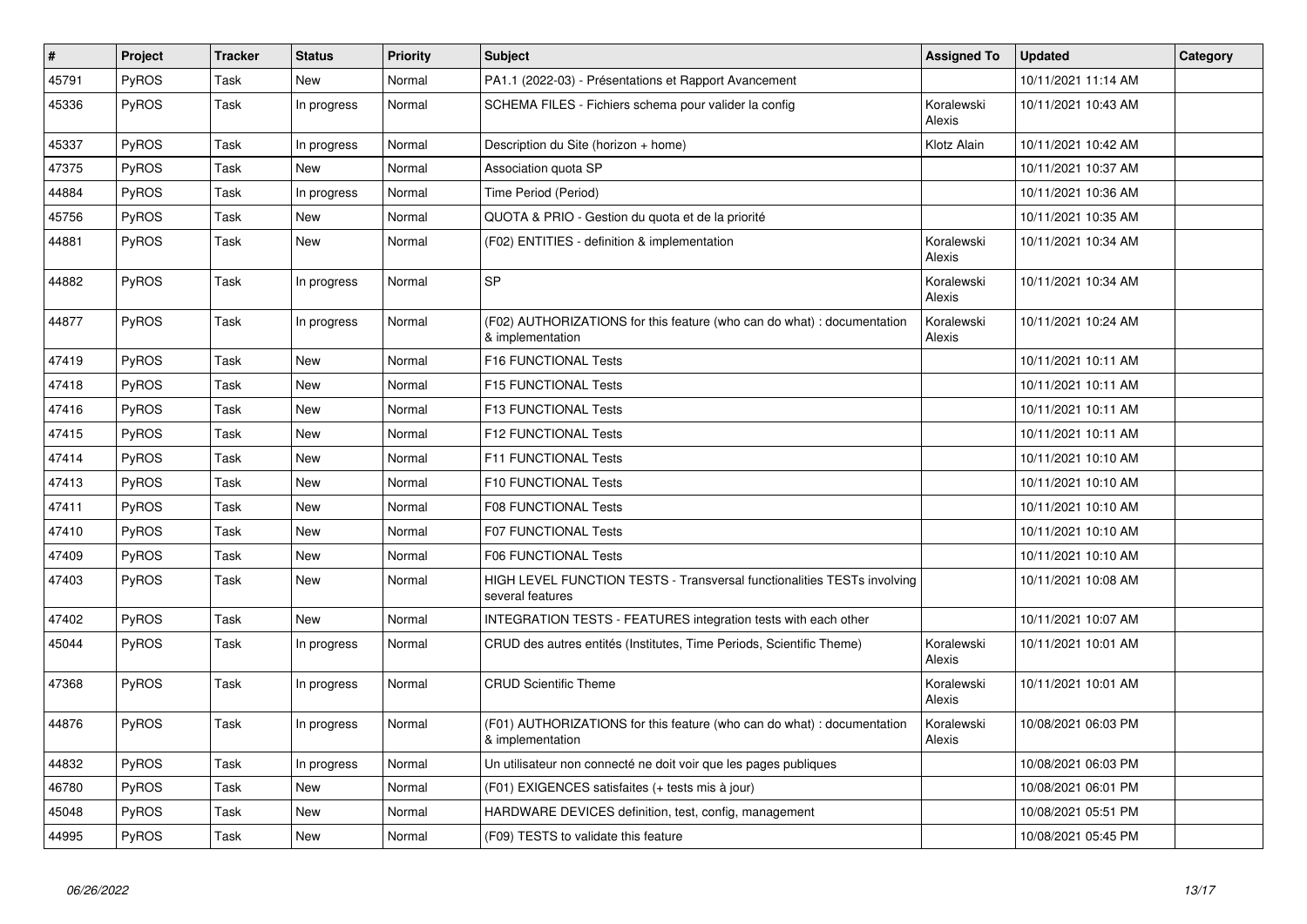| #     | Project      | <b>Tracker</b> | <b>Status</b> | <b>Priority</b> | <b>Subject</b>                                                                                                       | <b>Assigned To</b>     | <b>Updated</b>      | Category |
|-------|--------------|----------------|---------------|-----------------|----------------------------------------------------------------------------------------------------------------------|------------------------|---------------------|----------|
| 45753 | PyROS        | Task           | In progress   | Normal          | Public visibility : gérer les champs publics                                                                         | Koralewski<br>Alexis   | 10/07/2021 12:49 PM |          |
| 45815 | PyROS        | Task           | New           | Normal          | test_SCP_manage_quota                                                                                                |                        | 09/22/2021 04:47 PM |          |
| 46790 | PyROS        | Task           | New           | Normal          | F16 - EXIGENCES satisfaites (+ tests mis à jour)                                                                     |                        | 09/14/2021 02:47 PM |          |
| 46789 | PyROS        | Task           | New           | Normal          | F15 - EXIGENCES satisfaites (+ tests mis à jour)                                                                     |                        | 09/14/2021 02:47 PM |          |
| 46786 | PyROS        | Task           | New           | Normal          | F08 - EXIGENCES satisfaites (+ tests mis à jour)                                                                     |                        | 09/14/2021 02:45 PM |          |
| 46785 | PyROS        | Task           | New           | Normal          | F07 - EXIGENCES satisfaites (+ tests mis à jour)                                                                     |                        | 09/14/2021 02:44 PM |          |
| 46783 | <b>PyROS</b> | Task           | New           | Normal          | F04 - EXIGENCES satisfaites (+ tests mis à jour)                                                                     |                        | 09/14/2021 02:43 PM |          |
| 46782 | PyROS        | Task           | New           | Normal          | F03 - EXIGENCES satisfaites (+ tests mis à jour)                                                                     |                        | 09/14/2021 02:43 PM |          |
| 44891 | PyROS        | Task           | <b>New</b>    | Normal          | Create/Update                                                                                                        |                        | 09/14/2021 11:48 AM |          |
| 45555 | <b>PyROS</b> | Task           | In progress   | Normal          | <b>CRUD Time Periods</b>                                                                                             | Koralewski<br>Alexis   | 09/07/2021 08:58 AM |          |
| 44833 | PyROS        | Task           | <b>New</b>    | Normal          | Registration : un nouvel utilisateur doit pouvoir s'enregistrer directement sur le<br>site web (soumis à validation) | Koralewski<br>Alexis   | 08/31/2021 02:16 PM |          |
| 44847 | PyROS        | Task           | New           | Normal          | (F01) TESTS (users) validant cette feature                                                                           | Koralewski<br>Alexis   | 08/13/2021 01:55 PM |          |
| 45762 | PyROS        | Task           | New           | Normal          | <b>Test User Connexion</b>                                                                                           |                        | 08/13/2021 01:55 PM |          |
| 45761 | PyROS        | Task           | New           | Normal          | Test User Create (registration)                                                                                      |                        | 08/13/2021 01:54 PM |          |
| 45766 | <b>PyROS</b> | Task           | New           | Normal          | <b>Test User Update</b>                                                                                              |                        | 08/13/2021 01:53 PM |          |
| 45772 | PyROS        | Task           | New           | Normal          | Test User Read (view list and view 1)                                                                                |                        | 08/13/2021 01:51 PM |          |
| 45776 | PyROS        | Task           | New           | Normal          | <b>Test User Delete</b>                                                                                              |                        | 08/13/2021 01:46 PM |          |
| 45818 | PyROS        | Task           | New           | Normal          | (F14) TESTS to validate this feature                                                                                 |                        | 08/09/2021 10:43 AM |          |
| 45003 | PyROS        | Task           | New           | Normal          | Config Read & View                                                                                                   | Koralewski<br>Alexis   | 08/09/2021 10:43 AM |          |
| 45749 | PyROS        | Task           | In progress   | Normal          | Gérer le retrait et le retour d'un device (panne, désactiver/réactiver un device)                                    |                        | 08/09/2021 10:42 AM |          |
| 45799 | PyROS        | Task           | New           | Normal          | Execute TESTS on commit/push (new script PUSH)                                                                       | <b>Pallier Etienne</b> | 07/19/2021 08:54 AM |          |
| 45050 | PyROS        | Task           | In progress   | Normal          | Test caméra du TNC (FLI)                                                                                             | Klotz Alain            | 07/16/2021 09:34 AM |          |
| 45049 | PyROS        | Task           | New           | Normal          | <b>CAMERA FLI</b>                                                                                                    |                        | 07/16/2021 09:34 AM |          |
| 44866 | PyROS        | Task           | In progress   | High            | Associer chaque FEATURE à 1(N) CLASSE/AGENT pyros (implémentation)                                                   | <b>Pallier Etienne</b> | 07/16/2021 09:13 AM |          |
| 44713 | PyROS        | Story          | New           | Normal          | **** REQ-020 CCTP                                                                                                    |                        | 07/01/2021 08:30 AM |          |
| 44719 | PyROS        | Story          | New           | Normal          | REQ-010 Ordonnancement des requêtes                                                                                  |                        | 07/01/2021 08:30 AM |          |
| 45163 | PyROS        | Story          | New           | Normal          | REQ-013 PYROS-10 ordonnancement temps réel                                                                           |                        | 07/01/2021 08:30 AM |          |
| 45162 | PyROS        | Story          | New           | Normal          | REQ-014 PYROS-10 priorité et quotas utilisateurs                                                                     |                        | 07/01/2021 08:29 AM |          |
| 45161 | PyROS        | Story          | New           | Normal          | REQ-011 PYROS-10 ordonnanceur sur chaque télescope                                                                   |                        | 07/01/2021 08:29 AM |          |
| 45556 | PyROS        | Task           | New           | Normal          | User activation/deactivation                                                                                         |                        | 06/25/2021 08:18 AM |          |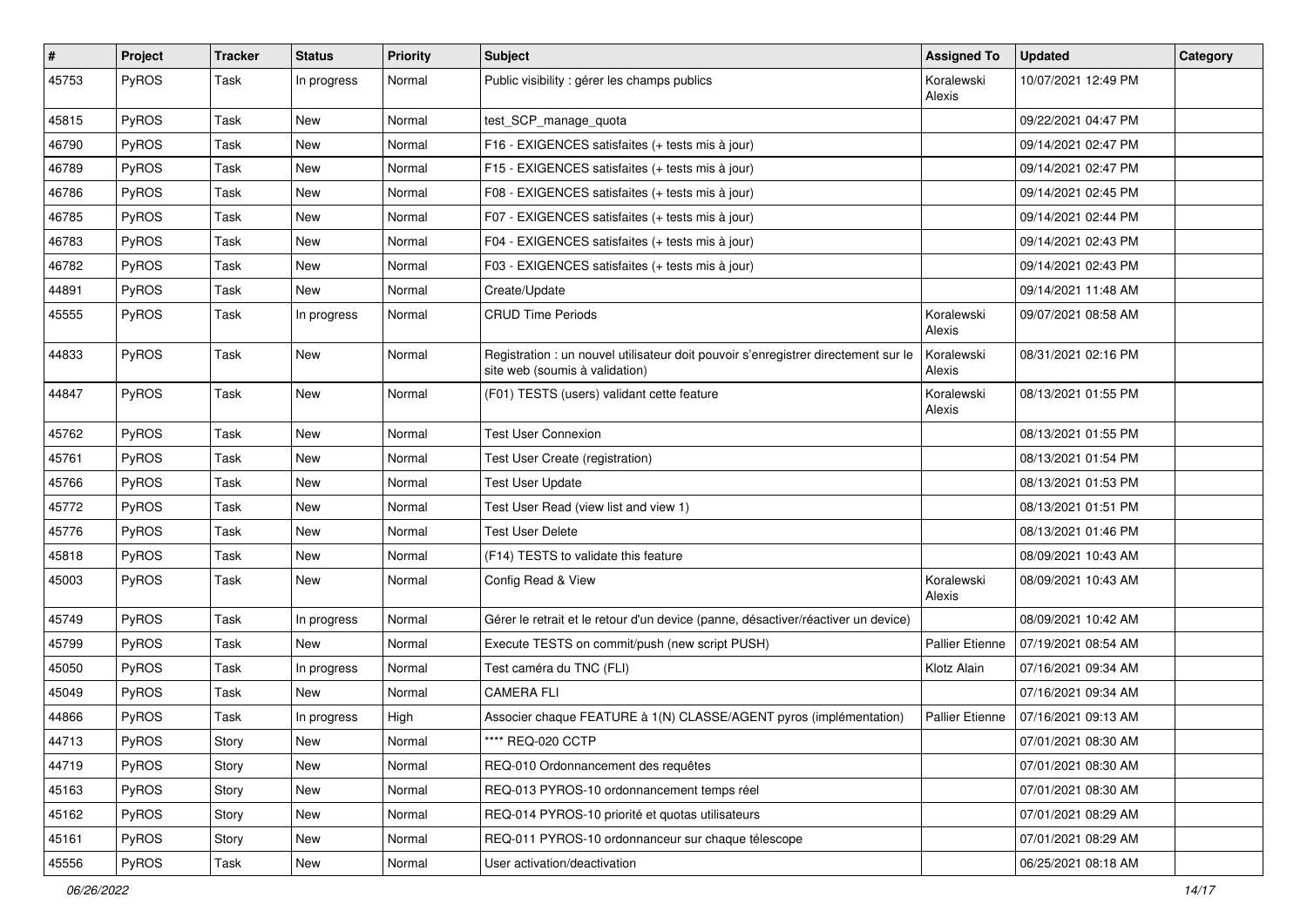| $\vert$ # | Project      | <b>Tracker</b> | <b>Status</b> | <b>Priority</b> | <b>Subject</b>                                                                                                          | <b>Assigned To</b>     | <b>Updated</b>      | Category |
|-----------|--------------|----------------|---------------|-----------------|-------------------------------------------------------------------------------------------------------------------------|------------------------|---------------------|----------|
| 44896     | PyROS        | Task           | <b>New</b>    | Normal          | On peut consulter la liste des SP                                                                                       |                        | 06/18/2021 03:17 PM |          |
| 44843     | PyROS        | Task           | <b>New</b>    | Normal          | ROLES : Un utilisateur peut avoir plusieurs roles                                                                       |                        | 06/18/2021 03:15 PM |          |
| 44897     | <b>PyROS</b> | Task           | New           | Normal          | On peut voir la fiche détaillée d'un SP                                                                                 |                        | 06/16/2021 11:29 AM |          |
| 44894     | PyROS        | Task           | New           | Normal          | Un Observer peut créer un nouveau Proposal (SP) pour une Période<br>spécifique future                                   |                        | 06/16/2021 11:28 AM |          |
| 44716     | PyROS        | Story          | New           | Normal          | **** REQ-071 AJOUT OSMOSE                                                                                               |                        | 06/14/2021 01:19 PM |          |
| 44715     | PyROS        | Story          | <b>New</b>    | Normal          | **** REQ-065 AJOUT UPGRADE                                                                                              |                        | 06/14/2021 01:19 PM |          |
| 44718     | PyROS        | Story          | New           | Normal          | **** REQ-025 AJOUT TNC                                                                                                  |                        | 06/14/2021 01:19 PM |          |
| 44717     | PyROS        | Story          | <b>New</b>    | Normal          | **** REQ-022 TAROT NC                                                                                                   |                        | 06/14/2021 01:19 PM |          |
| 45452     | PyROS        | Story          | <b>New</b>    | Normal          | *** REQ-0XX REQUIREMENTS FROM CNES (PR)                                                                                 |                        | 06/14/2021 01:17 PM |          |
| 44812     | <b>PyROS</b> | Story          | New           | Normal          | *** REQ-200 FOR TAROT NETWORK INTEGRATION                                                                               |                        | 06/14/2021 01:13 PM |          |
| 44369     | PyROS        | Task           | In progress   | Normal          | clean gdoc technique                                                                                                    | <b>Pallier Etienne</b> | 06/09/2021 01:09 PM |          |
| 44969     | PyROS        | Task           | New           | Normal          | (F07) AUTHORIZATIONS for this feature (who can do what) : documentation<br>& implementation                             |                        | 06/08/2021 08:21 AM |          |
| 44987     | PyROS        | Task           | <b>New</b>    | Normal          | (F08) AUTHORIZATIONS for this feature (who can do what) : documentation<br>& implementation                             |                        | 06/08/2021 08:20 AM |          |
| 45291     | PyROS        | Task           | <b>New</b>    | Normal          | (F10) AUTHORIZATIONS for this feature (who can do what) : documentation<br>& implementation                             |                        | 06/08/2021 08:19 AM |          |
| 45346     | PyROS        | Task           | <b>New</b>    | Normal          | (F10) ENTITIES - Initial data (fixture)                                                                                 |                        | 06/03/2021 09:17 AM |          |
| 45290     | PyROS        | Task           | New           | Normal          | (F10) ENTITIES - definition & implementation                                                                            |                        | 06/03/2021 09:17 AM |          |
| 45295     | PyROS        | Task           | New           | Normal          | Create DARK files (acquisition)                                                                                         |                        | 05/27/2021 11:22 AM |          |
| 45294     | PyROS        | Task           | New           | Normal          | Create BIAS files (acquisition)                                                                                         |                        | 05/27/2021 11:22 AM |          |
| 45293     | PyROS        | Task           | <b>New</b>    | Normal          | Create FLAT files (acquisition)                                                                                         |                        | 05/27/2021 11:21 AM |          |
| 45292     | PyROS        | Task           | New           | Normal          | (F10) TESTS to validate this feature                                                                                    |                        | 05/27/2021 11:11 AM |          |
| 44813     | PyROS        | Story          | New           | Normal          | REQ-123 Architecture extensible et Extensions privatisables                                                             |                        | 05/12/2021 12:21 PM |          |
| 45195     | PyROS        | Story          | <b>New</b>    | Normal          | REQ-122 Page information état agent                                                                                     |                        | 05/12/2021 12:18 PM |          |
| 45194     | PyROS        | Story          | New           | Normal          | REQ-121 Limiter le nombre d'essais de connexion d'un utilisateur                                                        |                        | 05/12/2021 12:17 PM |          |
| 45193     | PyROS        | Story          | New           | Normal          | REQ-120 Pages web dédiées pour gérer différents besoins                                                                 |                        | 05/12/2021 12:17 PM |          |
| 45192     | PyROS        | Story          | New           | Normal          | REQ-119 Analyse images : le service de traitement d'images doit être<br>interopérable (à distance, par service externe) |                        | 05/12/2021 12:17 PM |          |
| 45191     | PyROS        | Story          | New           | Normal          | REQ-118 Avoir un obturateur sur les caméras (Utile pour faire les Dark)                                                 |                        | 05/12/2021 12:16 PM |          |
| 45190     | PyROS        | Story          | New           | Normal          | REQ-117 Calibration : génération des images de calibration en fonction du<br>temps (DBF) (Dark dépend du temps pose)    |                        | 05/12/2021 12:16 PM |          |
| 45189     | PyROS        | Story          | New           | Normal          | REQ-116 Calibration astro: trouver une solution quand l'image est distendue<br>(distortion)                             |                        | 05/12/2021 12:16 PM |          |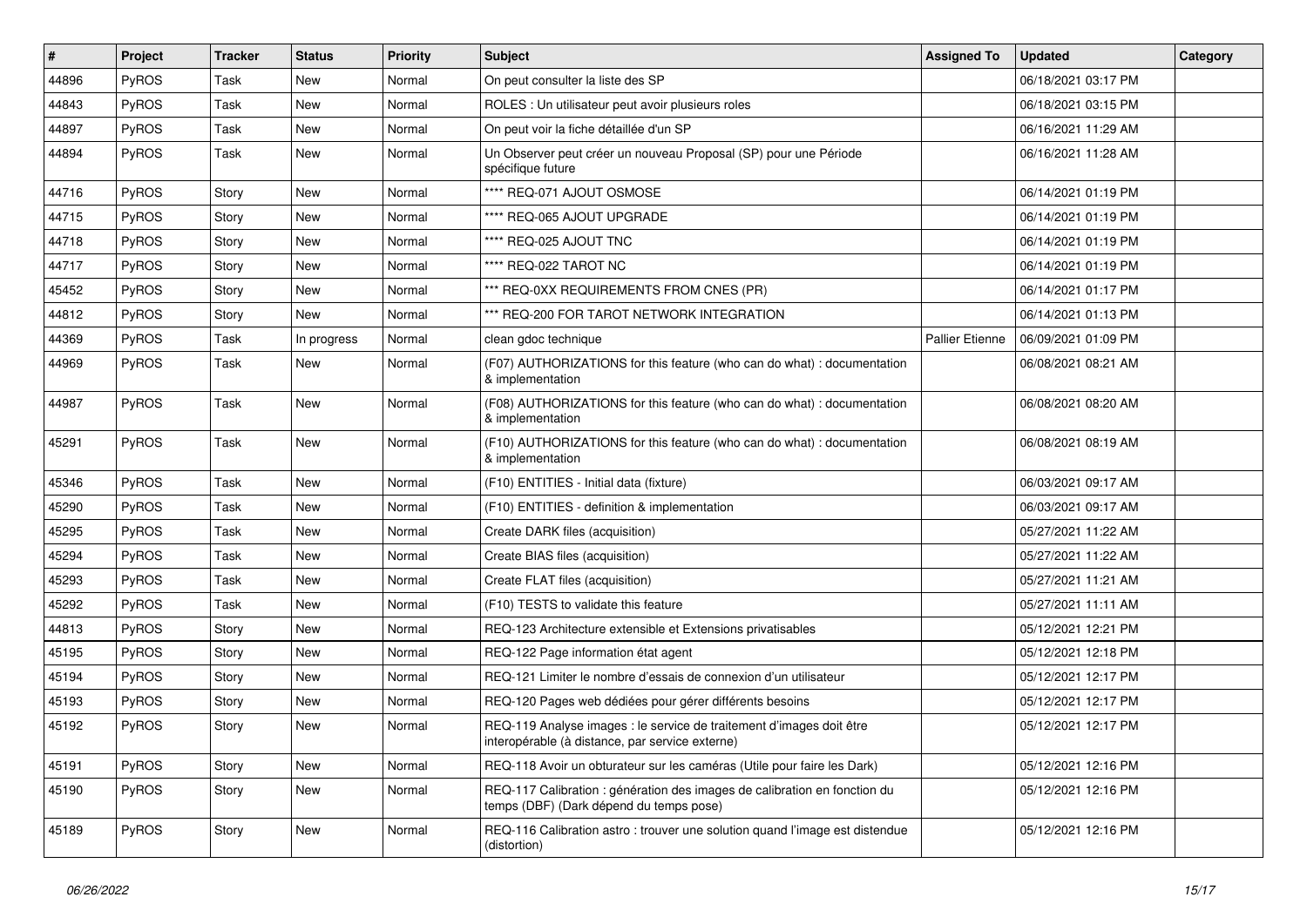| #     | Project      | <b>Tracker</b> | <b>Status</b> | <b>Priority</b> | Subject                                                                                                          | <b>Assigned To</b> | <b>Updated</b>      | Category |
|-------|--------------|----------------|---------------|-----------------|------------------------------------------------------------------------------------------------------------------|--------------------|---------------------|----------|
| 45188 | PyROS        | Story          | New           | Normal          | REQ-115 Calibration : traiter efficacement les fichiers de calibration DBF<br>(dark, bias, flat)                 |                    | 05/12/2021 12:15 PM |          |
| 45187 | PyROS        | Story          | New           | Normal          | REQ-114 Planification des séquences : Equité                                                                     |                    | 05/12/2021 12:15 PM |          |
| 45186 | PyROS        | Story          | New           | Normal          | REQ-113 Planification des séquences : Efficacité, efficience                                                     |                    | 05/12/2021 12:15 PM |          |
| 45185 | PyROS        | Story          | <b>New</b>    | Normal          | REQ-112 Planification des séquences : Flexibilité                                                                |                    | 05/12/2021 12:14 PM |          |
| 45182 | <b>PyROS</b> | Story          | New           | Normal          | REQ-109 Afficher infos utiles sur les requetes/séquences                                                         |                    | 05/12/2021 12:13 PM |          |
| 45180 | PyROS        | Story          | New           | Normal          | REQ-107 Suivi complet d'une requête, depuis son dépot, jusqu'à son<br>exécution, en passant par sa planification |                    | 05/12/2021 12:12 PM |          |
| 45179 | PyROS        | Story          | <b>New</b>    | Normal          | REQ-106 Requete appartient à un SP (lié à un PI qui est lié à des users)                                         |                    | 05/12/2021 12:12 PM |          |
| 45178 | PyROS        | Story          | New           | Normal          | REQ-105 Pouvoir enlever une séquence (scène) déposée pour en déposer<br>une autre                                |                    | 05/12/2021 12:11 PM |          |
| 45177 | PyROS        | Story          | <b>New</b>    | Normal          | REQ-104 Rôles utilisateurs (profils)                                                                             |                    | 05/12/2021 12:11 PM |          |
| 45176 | PyROS        | Story          | <b>New</b>    | Normal          | REQ-103 Connexion unique pour accéder à tous les services, si possible via<br>annuaire LDAP                      |                    | 05/12/2021 12:10 PM |          |
| 45174 | PyROS        | Story          | New           | Normal          | REQ-213 Sauvegarde temporaire des images brutes pour opérations de<br>maintenance                                |                    | 05/12/2021 12:01 PM |          |
| 45173 | PyROS        | Story          | <b>New</b>    | Normal          | REQ-212 Espace privé pour extensions et déploiement sans git                                                     |                    | 05/12/2021 12:00 PM |          |
| 45172 | PyROS        | Story          | New           | Normal          | REQ-211 Allsky scan                                                                                              |                    | 05/12/2021 11:58 AM |          |
| 45171 | <b>PyROS</b> | Story          | New           | Normal          | REQ-210 Affichage contenu BD                                                                                     |                    | 05/12/2021 11:58 AM |          |
| 45170 | PyROS        | Story          | New           | Normal          | REQ-209 Lecture des logs                                                                                         |                    | 05/12/2021 11:58 AM |          |
| 45169 | PyROS        | Story          | <b>New</b>    | Normal          | REQ-208 Lecture et téléchargement des images                                                                     |                    | 05/12/2021 11:57 AM |          |
| 45168 | PyROS        | Story          | New           | Normal          | REQ-207 Rapports de synthèse, outils de monitoring                                                               |                    | 05/12/2021 11:57 AM |          |
| 45167 | PyROS        | Story          | <b>New</b>    | Normal          | REQ-206 Espace mutualisé (comme CADOR)                                                                           |                    | 05/12/2021 11:57 AM |          |
| 45166 | <b>PyROS</b> | Story          | New           | Normal          | REQ-205 Bandeau en haut de pages pour messages d'info ou avertissement                                           |                    | 05/12/2021 11:56 AM |          |
| 45165 | PyROS        | Story          | New           | Normal          | REQ-204 Architecture site, différents espaces selon les roles                                                    |                    | 05/12/2021 11:56 AM |          |
| 45164 | PyROS        | Story          | <b>New</b>    | Normal          | REQ-203 GUI multilingue (choix de la langue)                                                                     |                    | 05/12/2021 11:55 AM |          |
| 44816 | <b>PyROS</b> | Story          | New           | Normal          | REQ-201 Définir une esthétique Tarot                                                                             |                    | 05/12/2021 11:53 AM |          |
| 45157 | PyROS        | Story          | New           | Normal          | REQ-002 Déclenchement des jobs sur déclenchement au lieu de scrutation                                           |                    | 05/12/2021 11:46 AM |          |
| 45156 | <b>PyROS</b> | Story          | New           | Normal          | REQ-004 POC GTRS et websocket                                                                                    |                    | 05/12/2021 11:45 AM |          |
| 45116 | PyROS        | Story          | New           | Normal          | REQ-039 SURETE_160 Sauvegarde des pannes                                                                         |                    | 05/12/2021 10:56 AM |          |
| 45115 | PyROS        | Story          | New           | Normal          | REQ-035 SURETE 130 Maintenance à distance                                                                        |                    | 05/12/2021 10:56 AM |          |
| 45117 | PyROS        | Story          | New           | Normal          | REQ-019 Mise à disposition des images et mesures                                                                 |                    | 05/12/2021 10:55 AM |          |
| 45120 | PyROS        | Story          | New           | Normal          | REQ-017 Information sur les requêtes soumises par l'utilisateur                                                  |                    | 05/12/2021 10:55 AM |          |
| 45118 | PyROS        | Story          | New           | Normal          | REQ-016 informations sur les composants de l'observatoire                                                        |                    | 05/12/2021 10:55 AM |          |
| 45121 | PyROS        | Story          | New           | Normal          | REQ-009 requêtes de calibration                                                                                  |                    | 05/12/2021 10:54 AM |          |